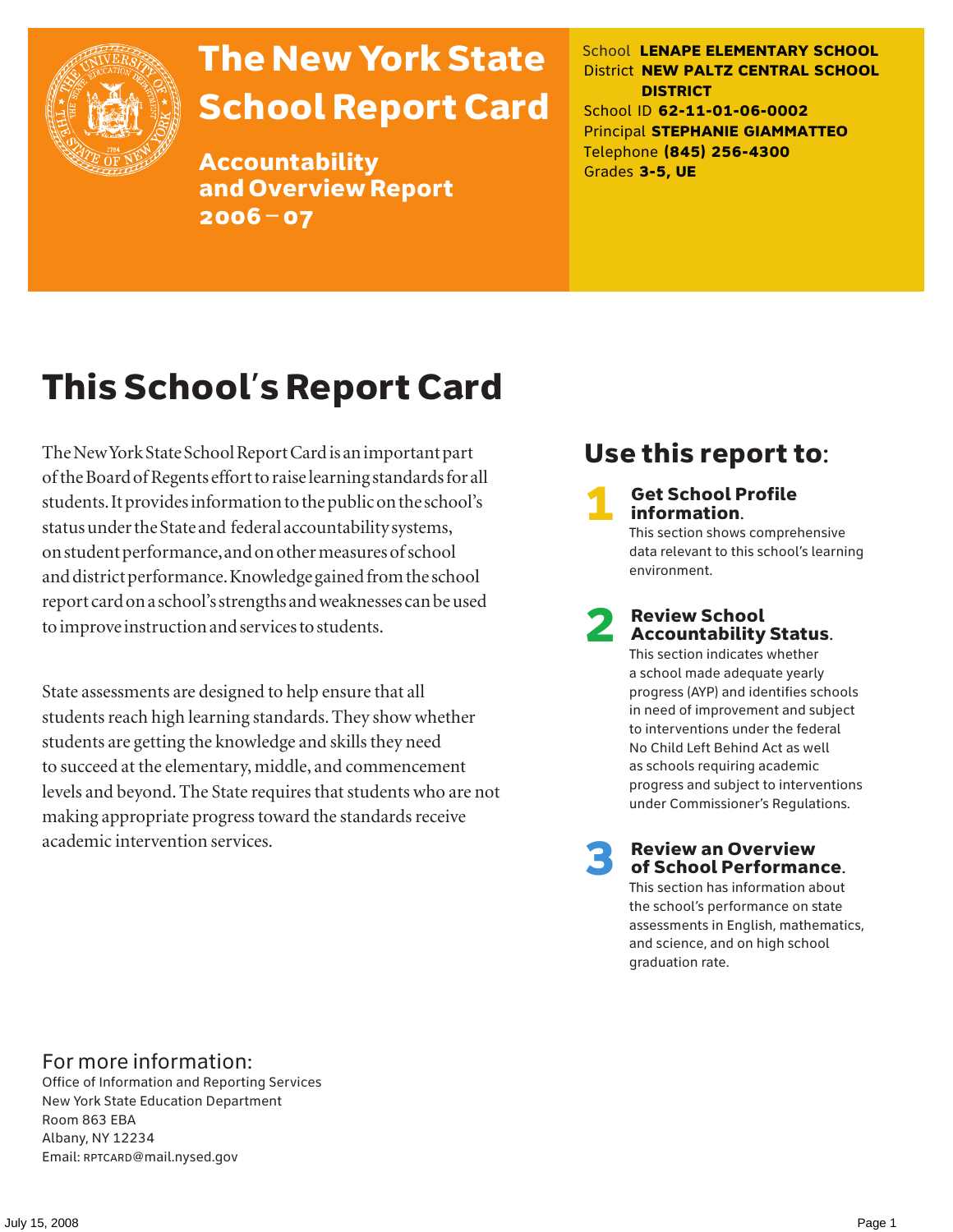## School Profile

This section shows comprehensive data relevant to this school's learning environment, including information about enrollment, average class size, and teacher qualifications.

### Enrollment

|                            | $2004 - 05$ | $2005 - 06$ | 2006-07 |
|----------------------------|-------------|-------------|---------|
| Pre-K                      | 0           | 0           | 0       |
| Kindergarten               | 0           | 0           | 0       |
| Grade 1                    | 0           | 0           | 0       |
| Grade 2                    | 0           | 0           | 0       |
| Grade 3                    | 153         | 158         | 155     |
| Grade 4                    | 148         | 159         | 156     |
| Grade 5                    | 180         | 155         | 167     |
| Grade 6                    | 0           | 0           | 0       |
| <b>Ungraded Elementary</b> | 0           | 0           | 0       |
| Grade 7                    | 0           | 0           | 0       |
| Grade 8                    | 0           | 0           | 0       |
| Grade 9                    | 0           | 0           | 0       |
| Grade 10                   | 0           | 0           | 0       |
| Grade 11                   | 0           | 0           | 0       |
| Grade 12                   | 0           | 0           | 0       |
| <b>Ungraded Secondary</b>  | 0           | 0           | 0       |
| Total K-12                 | 481         | 472         | 478     |

# Enrollment Information

*Enrollment* counts are as of Basic Educational Data System (BEDS) day, which is typically the first Wednesday of October of the school year. Students who attend BOCES programs on a part-time basis are included in a school's enrollment. Students who attend BOCES on a full-time basis or who are placed full time by the district in an out-of-district placement are not included in a school's enrollment. Students classified by schools as "pre-first" are included in first grade counts.

### Average Class Size

|                       | $2004 - 05$ | $2005 - 06$ | $2006 - 07$ |
|-----------------------|-------------|-------------|-------------|
| <b>Common Branch</b>  | 23          | 23          | 22          |
| Grade 8               |             |             |             |
| English               |             |             |             |
| <b>Mathematics</b>    |             |             |             |
| Science               |             |             |             |
| <b>Social Studies</b> |             |             |             |
| Grade 10              |             |             |             |
| English               |             |             |             |
| <b>Mathematics</b>    |             |             |             |
| Science               |             |             |             |
| <b>Social Studies</b> |             |             |             |

### Average Class Size Information

*Average Class Size* is the total registration in specified classes divided by the number of those classes with registration. *Common Branch* refers to self-contained classes in Grades 1–6.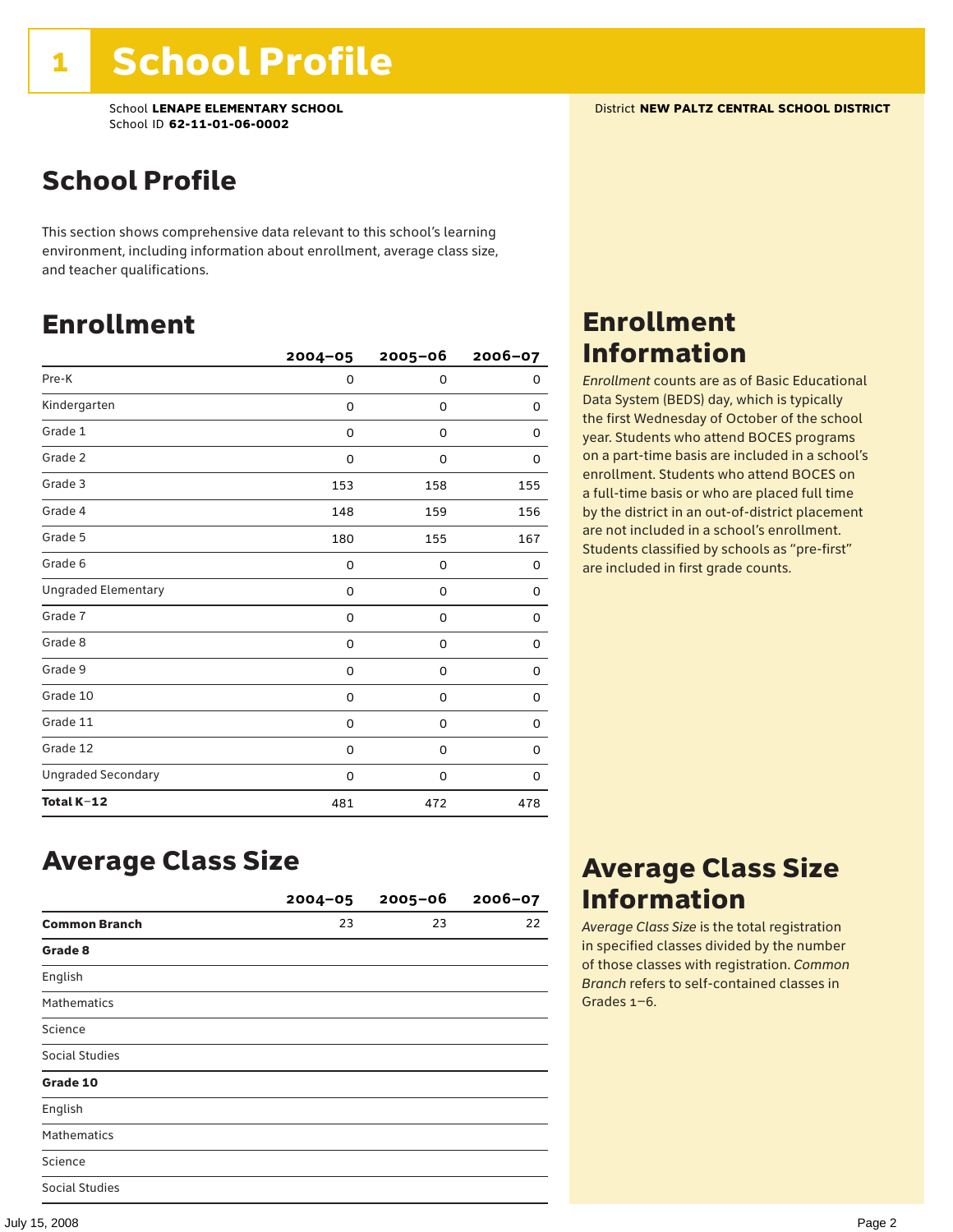## Demographic Factors

|                                                    | $2004 - 05$    |     | 2005-06 |     | 2006-07 |     |
|----------------------------------------------------|----------------|-----|---------|-----|---------|-----|
|                                                    | #              | %   | #       | %   | #       | %   |
| Eligible for Free Lunch                            | 65             | 14% | 73      | 15% | 72      | 15% |
| Reduced-Price Lunch                                | 33             | 7%  | 32      | 7%  | 33      | 7%  |
| Student Stability*                                 |                | 93% |         | 97% |         | 95% |
| Limited English Proficient                         | 15             | 3%  | 13      | 3%  | 10      | 2%  |
| <b>Racial/Ethnic Origin</b>                        |                |     |         |     |         |     |
| American Indian or Alaska Native                   | $\overline{2}$ | 0%  | 1       | 0%  | 2       | 0%  |
| <b>Black or African American</b>                   | 39             | 8%  | 40      | 8%  | 40      | 8%  |
| Hispanic or Latino                                 | 34             | 7%  | 37      | 8%  | 33      | 7%  |
| Asian or Native<br>Hawaiian/Other Pacific Islander | 22             | 5%  | 19      | 4%  | 17      | 4%  |
| White                                              | 384            | 80% | 375     | 79% | 386     | 81% |
| Multiracial**                                      | N/A            | N/A | N/A     | N/A | 0       | 0%  |

\* Not available at the district level.

\*\* Multiracial enrollment data were not collected statewide in the 2004-05 and 2005-06 school years.

### Attendance and Suspensions

|                            |   | $2003 - 04$ |   | $2004 - 05$   | $2005 - 06$ |               |
|----------------------------|---|-------------|---|---------------|-------------|---------------|
|                            | # | %           | # | $\frac{0}{0}$ | #           | $\frac{0}{0}$ |
| Annual Attendance Rate     |   | 95%         |   | 95%           |             | 95%           |
| <b>Student Suspensions</b> |   | በ%          |   | በ%            |             | 0%            |

### Demographic Factors Information

*Eligible for Free Lunch* and *Reduced*-*Price Lunch* percentages are determined by dividing the number of approved lunch applicants by the Basic Educational Data System (BEDS) enrollment in full-day Kindergarten through Grade 12. *Eligible for Free Lunch* and *Limited English Proficient* counts are used to determine *Similar Schools* groupings within a *Need*/*Resource Capacity* category. *Student Stability* is the percentage of students in the highest grade in a school who were also enrolled in that school at any time during the previous school year. (For example, if School A, which serves Grades 6–8, has 100 students enrolled in Grade 8 this year, and 92 of those 100 students were also enrolled in School A last year, the stability rate for the school is 92 percent.)

### Attendance and Suspensions Information

*Annual Attendance Rate* is determined by dividing the school's total actual attendance by the total possible attendance for a school year. A school's actual attendance is the sum of the number of students in attendance on each day the school was open during the school year. Possible attendance is the sum of the number of enrolled students who should have been in attendance on each day the school was open during the school year. *Student Suspension* rate is determined by dividing the number of students who were suspended from school (not including in-school suspensions) for one full day or longer anytime during the school year by the Basic Educational Data System (BEDS) day enrollments for that school year. A student is counted only once, regardless of whether the student was suspended one or more times during the school year.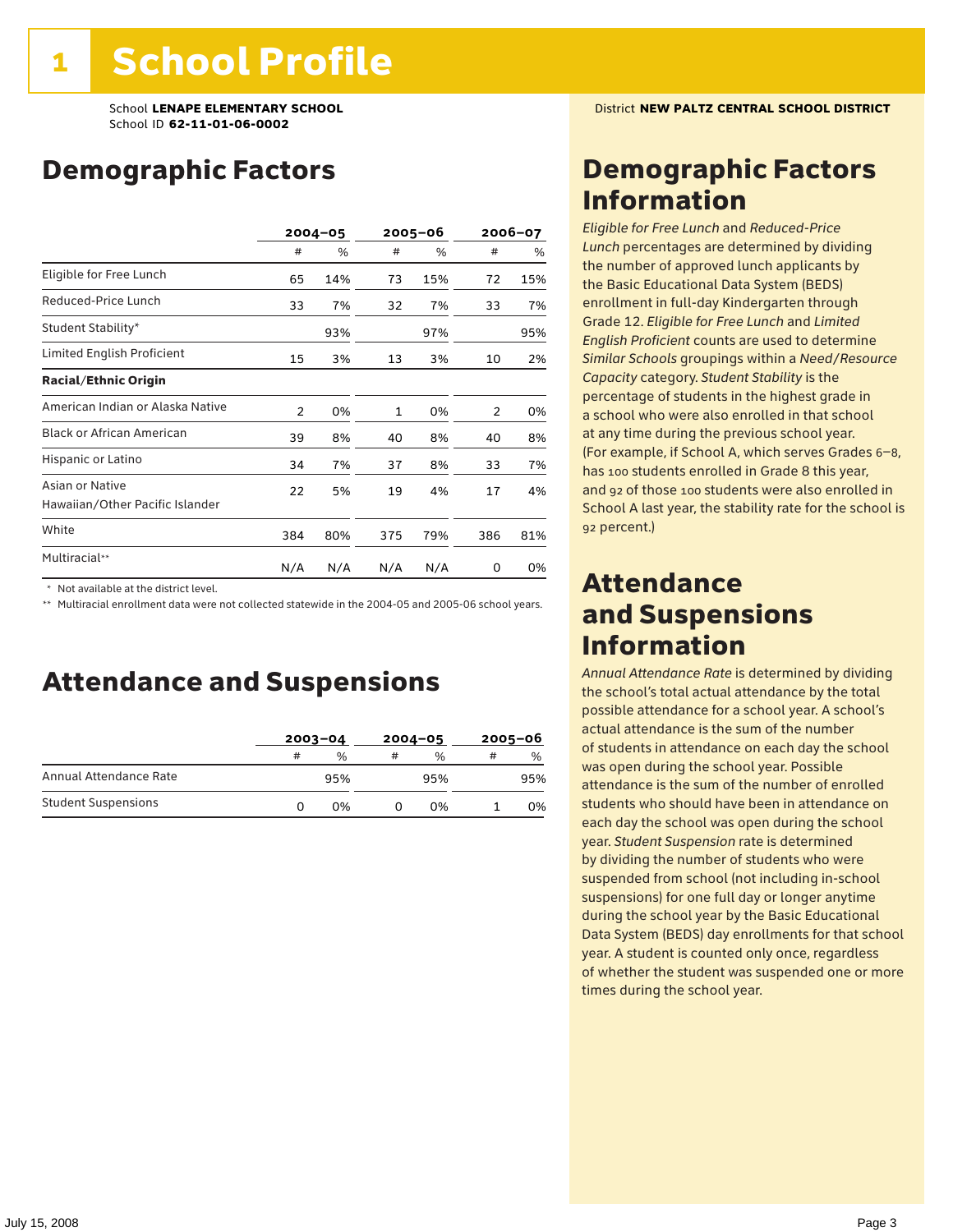### Teacher Qualifications

|                                                                        | $2004 - 05$ | $2005 - 06$ | 2006-07 |
|------------------------------------------------------------------------|-------------|-------------|---------|
| <b>Total Number of Teachers</b>                                        | 34          | 35          | 36      |
| Percent with No Valid<br><b>Teaching Certificate</b>                   | 0%          | 0%          | 0%      |
| Percent Teaching Out<br>of Certification                               | 0%          | 0%          | 3%      |
| Percent with Fewer Than<br>Three Years of Experience                   | 0%          | 0%          | 6%      |
| Percentage with Master's Degree<br>Plus 30 Hours or Doctorate          | 6%          | 11%         | 19%     |
| Total Number of Core Classes*                                          | N/A         | 127         | 52      |
| Percent Not Taught by<br><b>Highly Qualified Teachers</b>              | N/A         | 0%          | 8%      |
| <b>Total Number of Classes</b>                                         | 57          | 63          | 75      |
| Percent Taught by Teachers Without<br><b>Appropriate Certification</b> | 0%          | 2%          | 5%      |

\* Data for 2004–05 were not weighted, so are not shown.

### Teacher Turnover Rate

|                                                                       | $2003 - 04$ | $2004 - 05$ | 2005-06 |
|-----------------------------------------------------------------------|-------------|-------------|---------|
| Turnover Rate of Teachers with Fewer<br>than Five Years of Experience | 0%          | በ%          | በ%      |
| Turnover Rate of All Teachers                                         | 6%          | 9%          | 20%     |

## Staff Counts

|                                       | $2004 - 05$ | $2005 - 06$ | $2006 - 07$ |
|---------------------------------------|-------------|-------------|-------------|
| <b>Total Other Professional Staff</b> |             |             |             |
| Total Paraprofessionals*              | N/A         | N/A         | N/A         |
| <b>Assistant Principals</b>           | n           |             |             |
| Principals                            |             |             |             |

\* Not available at the school level.

### Teacher Qualifications Information

The *Percent Teaching Out of Certification* is the percent doing so more than on an incidental basis; that is, the percent teaching for more than five periods per week outside certification.

*Core Classes* are primarily K-6 common branch, English, mathematics, science, social studies, art, music, and foreign languages. The number of K-6 common branch core classes is multiplied by five so that these core class counts are weighted the same as counts for middle- and secondary-level teachers who report five classes per day. To be *Highly Qualified*, a teacher must have at least a Bachelor's degree, be certified to teach in the subject area, and show subject matter competency.

### Teacher Turnover Rate Information

*Teacher Turnover Rate* for a specified school year is the number of teachers in that school year that were not teaching in the following school year divided by the number of teachers in the specified school year, expressed as a percentage.

### Staff Counts Information

*Other Professionals* includes administrators, guidance counselors, school nurses, psychologists, and other professionals who devote more than half of their time to non-teaching duties. Teachers who are shared between buildings within a district are reported on the district report only.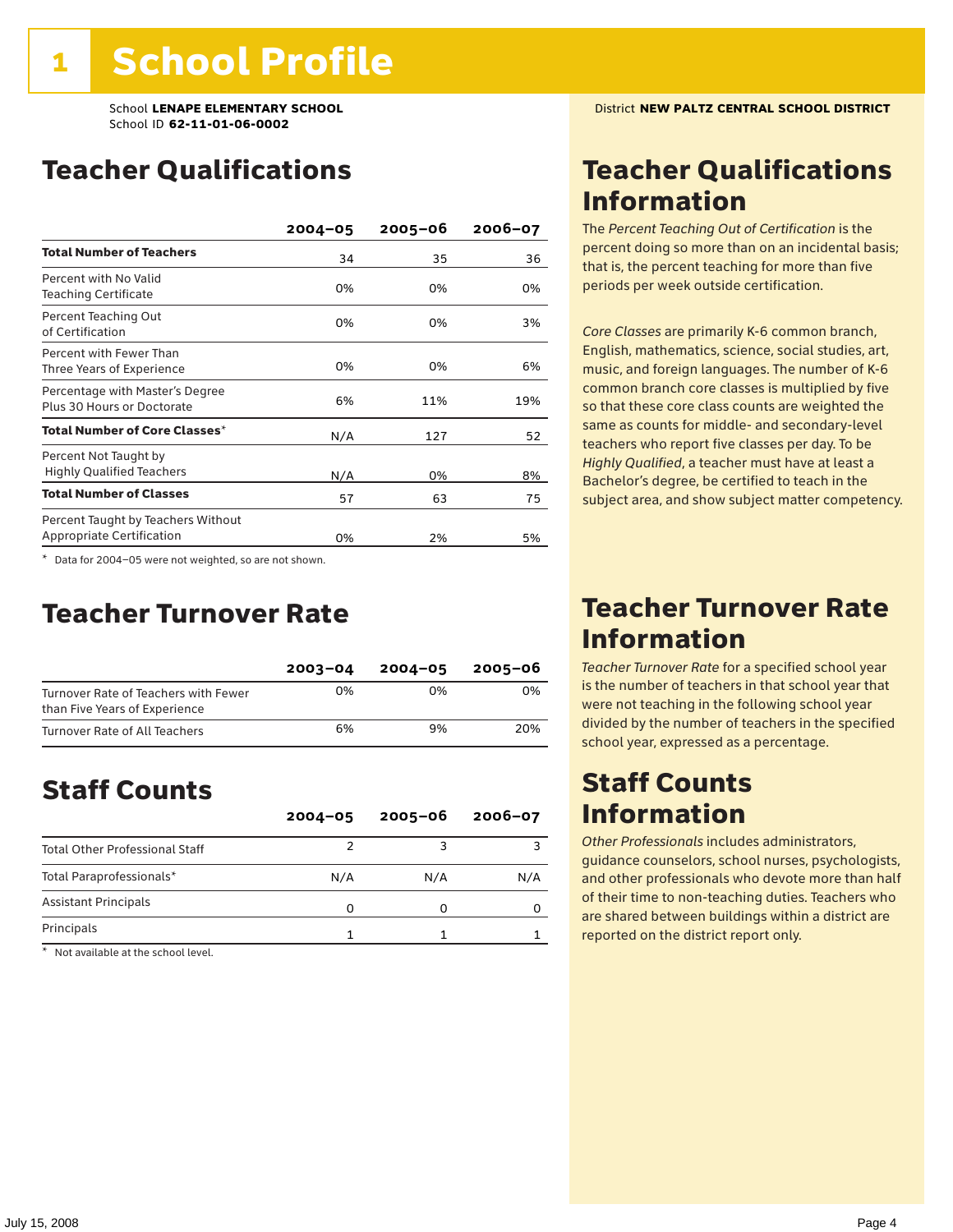### Understanding How Accountability Works in New York State

The federal No Child Left Behind (NCLB) Act requires that states develop and report on measures of student proficiency in 1) English language arts (ELA), in 2) mathematics, and on 3) a third indicator. In New York State in 2006–07, the third indicator is science at the elementary/middle level and graduation rate at the secondary level. Schools or districts that meet predefined goals on these measures are making Adequate Yearly Progress (AYP).



For more information about accountability in New York State, visit: www.emsc.nysed.gov/irts/accountability/home.shtml

#### 1 English Language Arts (ELA)

To make AYP in ELA, every accountability group must make AYP. For a group to make AYP, it must meet the participation *and* the performance criteria.

#### A Participation Criterion

At the elementary/middle level, 95 percent of Grades 3–8 students enrolled during the test administration period in each group with 40 or more students must be tested on the New York State Testing Program (NYSTP) in ELA or, if appropriate, the New York State English as a Second Language Achievement Test (NYSESLAT), or the New York State Alternate Assessment (NYSAA) in ELA. At the secondary level, 95 percent of seniors in 2006–07 in each accountability group with 40 or more students must have taken an English examination that meets the students' graduation requirement.

#### B Performance Criterion

At the elementary/middle level, the Performance Index (PI) of each group with 30 or more continuously enrolled tested students must equal or exceed its Effective Annual Measurable Objective (AMO) or the group must make Safe Harbor. (NYSESLAT is used only for participation.) At the secondary level, the PI of each group in the 2003 cohort with 30 or more members must equal or exceed its Effective AMO or the group must make Safe Harbor. To make Safe Harbor, the PI of the group must equal or exceed its Safe Harbor Target and the group must qualify for Safe Harbor using the third indicator, science or graduation rate.

#### 2 Mathematics

The same criteria for making AYP in ELA apply to mathematics. At the elementary/middle level, the measures used to determine AYP are the NYSTP and the NYSAA in mathematics. At the secondary level, the measures are mathematics examinations that meet the students' graduation requirement.

#### 3 Third Indicator

In addition to English language arts and mathematics, the school must also make AYP in a third area of achievement. This means meeting the criteria in science at the elementary/middle level and the criteria in graduation rate at the secondary level.

Elementary/Middle-Level Science: To make AYP, the All Students group must meet the participation criterion *and* the performance criterion.

#### A Participation Criterion

Eighty percent of students in Grades 4 and/or 8 enrolled during the test administration period in the All Students group, if it has 40 or more students, must be tested on an accountability measure. In Grade 4, the measures are the Grade 4 elementary-level science test and the Grade 4 NYSAA in science. In Grade 8 science, the measures are the Grade 8 middle-level science test, Regents science examinations, and the Grade 8 NYSAA in science.

#### B Performance Criterion

The PI of the All Students group must equal or exceed the State Science Standard (100) or the Science Progress Target.

Qualifying for Safe Harbor in Elementary/Middle-Level ELA and Math: To qualify, the PI must equal or exceed the State Science Standard or the Science Progress Target in elementary/middle-level science for that group.

Secondary-Level Graduation Rate: For a school to make AYP in graduation rate, the percent of students in the 2002 graduation-rate cohort in the All Students group earning a high school diploma by August 31, 2006 must equal or exceed the Graduation-Rate Standard (55%) or the Graduation-Rate Progress Target.

Qualifying for Safe Harbor in Secondary-Level ELA and Math: To qualify, the percent of the 2002 graduation-rate cohort earning a local diploma by August 31, 2006 must equal or exceed the Graduation-Rate Standard (55%) or the Graduation-Rate Progress Target for that group.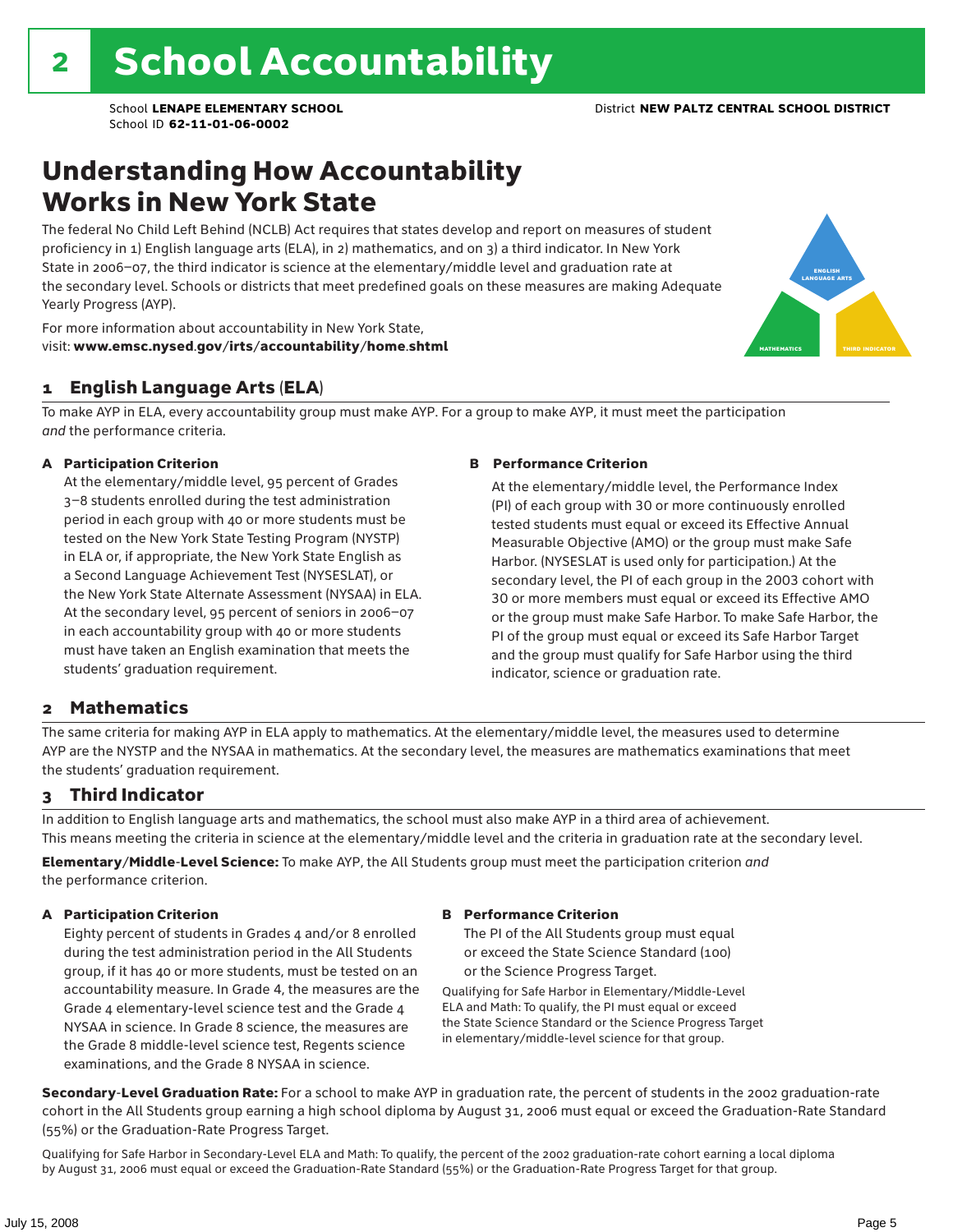# Useful Terms for Understanding Accountability

#### Accountability Cohort for English and Mathematics

The 2003 school accountability cohort consists of all students who first entered Grade 9 anywhere in the 2003–04 school year, and all ungraded students with disabilities who reached their seventeenth birthday in the 2003–04 school year, who were enrolled on October 4, 2006 and did not transfer to a diploma granting program. Students who earned a high school equivalency diploma or were enrolled in an approved high school equivalency preparation program on June 30, 2007, are not included in the 2003 school accountability cohort. The 2003 district accountability cohort consists of all students in each school accountability cohort plus students who transferred within the district after BEDS day plus students who were placed outside the district by the Committee on Special Education or district administrators and who met the other requirements for cohort membership. Cohort is defined in Section 100.2 (p) (16) of the Commissioner's Regulations.

#### Adequate Yearly Progress (AYP)

Adequate Yearly Progress (AYP) indicates satisfactory progress by a district or a school toward the goal of proficiency for all students.

#### Annual Measurable Objective (AMO)

The Annual Measurable Objective (AMO) is the Performance Index (PI) value that signifies that an accountability group is making satisfactory progress toward the goal that 100 percent of students will be proficient in the State's learning standards for English language arts and mathematics by 2013–14. The AMOs for each grade level will be increased as specified in CR100.2(p)(14) and will reach 200 in 2013–14. (See Effective AMO for further information.)

#### Continuously Enrolled Students

At the elementary/middle level, continuously enrolled students are those enrolled in the school or district on BEDS day (usually the first Wednesday in October) of the school year until the test administration period. At the secondary level, all students who meet the criteria for inclusion in the accountability cohort are considered to be continuously enrolled.

#### Effective Annual Measurable Objective (Effective AMO)

The Effective Annual Measurable Objective (Effective AMO) is the Performance Index (PI) value that each accountability group within a school or district is expected to achieve to make Adequate Yearly Progress (AYP). The Effective AMO is the lowest PI that an accountability group of a given size can achieve in a subject for the group's PI not to be considered significantly different from the AMO for that subject. If an accountability group's PI equals or exceeds the Effective AMO, it is considered to have made AYP. A more complete definition of Effective AMO and a table showing the PI values that each group size must equal or exceed to make AYP are available at www.emsc.nysed.gov/irts.

#### Graduation-Rate Cohort

This term is defined on the graduation-rate accountability page.

#### Performance Index (PI)

A Performance Index is a value from 0 to 200 that is assigned to an accountability group, indicating how that group performed on a required State test (or approved alternative) in English language arts, mathematics, or science. Student scores on the tests are converted to four performance levels, from Level 1 to Level 4. (See performance level definitions on the Overview Summary page.) At the elementary/middle level, the PI is calculated using the following equation:

100 × [(Count of Continuously Enrolled Tested Students Performing at Levels 2, 3, and 4 + the Count at Levels 3 and 4) ÷ Count of All Continuously Enrolled Tested Students]

At the secondary level, the PI is calculated using the following equation:

100 × [(Count of Cohort Members Performing at

Levels 2, 3, and 4 + the Count at Levels 3 and 4)  $\div$  Count of All Cohort Members]

A list of tests used to measure student performance for accountability is available at www.emsc.nysed.gov/irts.

#### Progress Target

For accountability groups below the State Standard in science or graduation rate, the Progress Target is an alternate method for making Adequate Yearly Progress (AYP) or qualifying for Safe Harbor in English language arts and mathematics based on improvement over the previous year's performance.

#### Safe Harbor

Safe Harbor provides an alternate means to demonstrate Adequate Yearly Progress (AYP) for accountability groups that do not achieve their Effective Annual Measurable Objectives (AMOs) in English or mathematics.

#### Safe Harbor Targets

The 2006–07 safe harbor targets were calculated using the following equation:

2005–06 PI + (200 – the 2005–06 PI) × 0.10

#### Science Progress Target

The elementary/middle-level 2006–07 Science Progress Target is calculated by adding one point to the 2005–06 PI. The 2007–08 Science Progress Target is calculated by adding one point to the 2006–07 PI. The 2006–07 target is provided for groups whose PI was below the State Science Standard in 2006–07.

#### Science Standard

The criterion value that represents a minimally satisfactory performance in science. In 2006–07, the State Science Standard at the elementary/middle level is a Performance Index (PI) of 100. The Commissioner may raise the State Science Standard at his discretion in future years.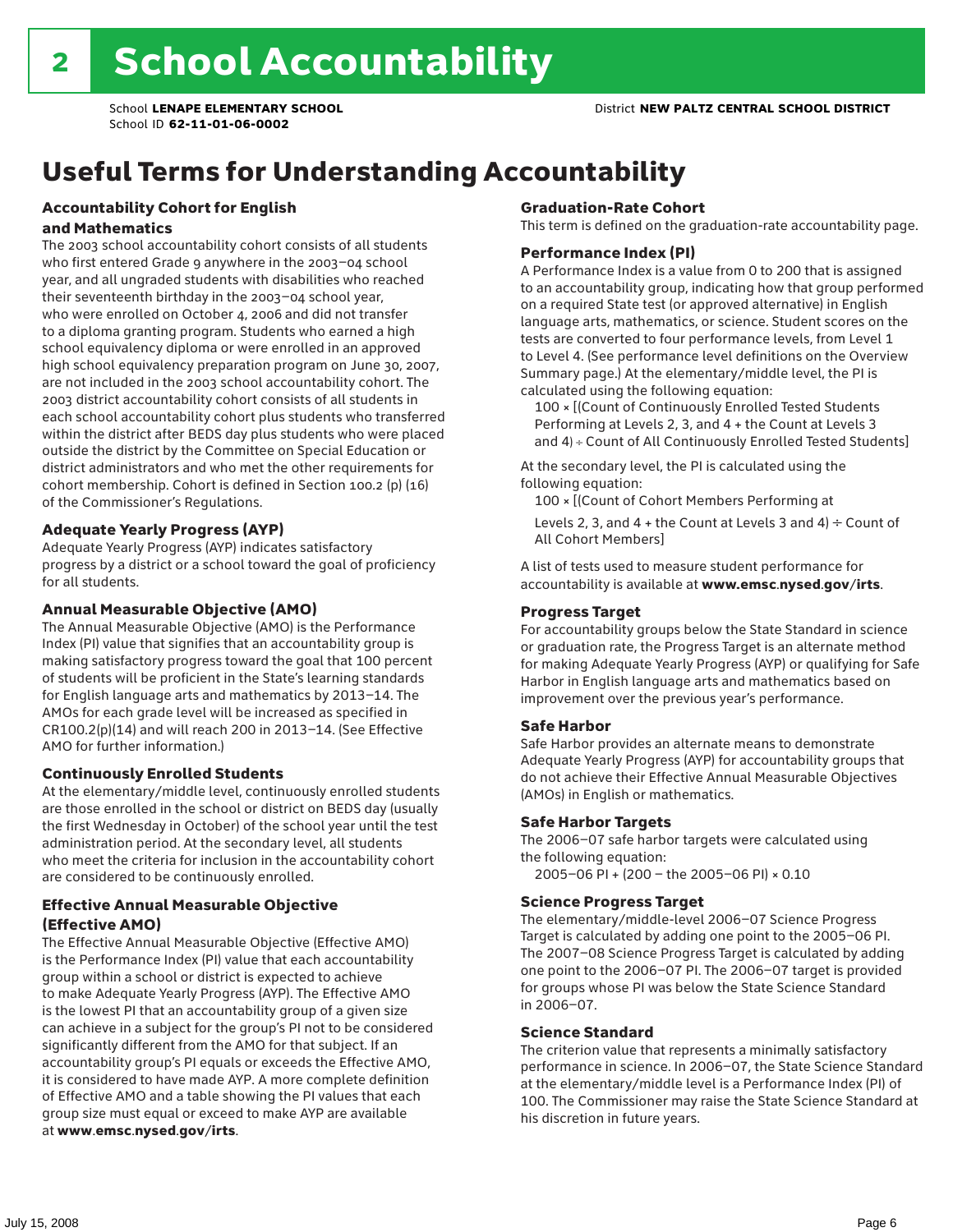## Understanding Your School Accountability Status

The list below defines the school status categories applied to each accountability measure under New York State's accountability system, which is divided into a Federal Title I component and a State component. Accountability measures for schools at the elementary/middle level are English language arts (ELA), mathematics, and science; at the secondary level, they are ELA, mathematics, and graduation rate. A school may be assigned a different status for different accountability measures. The overall status of a school is the status assigned to the school for the accountability measure with the most advanced designation in the hierarchy. If the school receives Title I funds, it is the most advanced designation in the Title I hierarchy, unless the school is in good standing under Title I but identified as SRAP under the State hierarchy. A school that does not receive Title I funding in a school year does not have a federal status in that year; however, all schools (except charter schools) receive a state status even if they do not receive Title I funding. Schools in improvement status under Title I must provide school choice for their students; those in need of improvement in year 2 and beyond must also provide Supplemental Education Services to eligible students. Other consequences for schools not in good standing can be found at: www.emsc.nysed.gov/irts/school-accountability/about.shtml.

| <b>Federal Title I Status</b><br>(Applies to all New York State schools receiving Title I funds)                                                                                                                                                                                                             | <b>New York State Status</b><br>(Applies to all New York State public schools except charter schools) |                                                                                                                                                                                                                                                                                                                 |  |  |  |
|--------------------------------------------------------------------------------------------------------------------------------------------------------------------------------------------------------------------------------------------------------------------------------------------------------------|-------------------------------------------------------------------------------------------------------|-----------------------------------------------------------------------------------------------------------------------------------------------------------------------------------------------------------------------------------------------------------------------------------------------------------------|--|--|--|
| School in Good Standing<br>Restructuring, Restructuring, Requiring Academic Progress, or as a School Under Registration Review.                                                                                                                                                                              |                                                                                                       | A school is considered to be in good standing if it has not been identified as a School in Need of Improvement, in Corrective Action, Planning for                                                                                                                                                              |  |  |  |
| School in Need of Improvement (Year 1)<br>A school that has not made AYP on the same accountability<br>measure for two consecutive years while receiving Title I funds<br>is considered a School in Need of Improvement (Year 1) for the<br>following year.                                                  |                                                                                                       | <b>School Requiring Academic Progress (Year 1)</b><br>A school that has not made AYP on the same accountability<br>measure for two consecutive years is considered a School<br>Requiring Academic Progress (Year 1) for the following year.                                                                     |  |  |  |
| <b>School in Need of Improvement (Year 2)</b><br>A School in Need of Improvement (Year 1) that does not make<br>AYP on the accountability measure for which it was identified<br>is considered a School in Need of Improvement (Year 2) for the<br>following year, if it continues to receive Title I funds. |                                                                                                       | <b>School Requiring Academic Progress (Year 2)</b><br>A School Requiring Academic Progress (Year 1) that does not<br>make AYP on the accountability measure for which it was identified<br>is considered a School Requiring Academic Progress (Year 2) for<br>the following year.                               |  |  |  |
| <b>School in Corrective Action</b><br>A School in Need of Improvement (Year 2) that does not make<br>AYP on the accountability measure for which it was identified is<br>considered a School in Corrective Action for the following year,<br>if it continues to receive Title I funds.                       |                                                                                                       | <b>School Requiring Academic Progress (Year 3)</b><br>A School Requiring Academic Progress (Year 2) that does not<br>make AYP on the accountability measure for which it was identified<br>is considered a School Requiring Academic Progress (Year 3) for<br>the following year.                               |  |  |  |
| <b>School Planning for Restructuring</b><br>A School in Corrective Action that does not make AYP on the<br>accountability measure for which it was identified is considered<br>a School Planning for Restructuring for the following year, if it<br>continues to receive Title I funds.                      |                                                                                                       | <b>School Requiring Academic Progress (Year 4)</b><br>A School Requiring Academic Progress (Year 3) that does not<br>make AYP on the accountability measure for which it was identified<br>is considered a School Requiring Academic Progress (Year 4) for<br>the following year.                               |  |  |  |
| School Restructuring (Year 1)<br>A School Planning for Restructuring that does not make<br>AYP on the accountability measure for which it was identified is<br>considered a School Restructuring (Year 1) for the following year,<br>if it continues to receive Title I funds.                               |                                                                                                       | <b>School Requiring Academic Progress (Year 5 and above)</b><br>A School Requiring Academic Progress (Year 4 and above) that does not<br>make AYP on the accountability measure for which it was identified is<br>considered a School Requiring Academic Progress (Year 5 and above) for<br>the following year. |  |  |  |
| School Restructuring (Year 2 and above)<br>A School Restructuring (Year 1 and above) that does not make<br>AYP on the accountability measure for which it was identified<br>is considered a School Restructuring (Year 2 and above) for the<br>following year, if it continues to receive Title I funds.     |                                                                                                       |                                                                                                                                                                                                                                                                                                                 |  |  |  |

Pending - A school's status is "Pending" if the school requires special evaluation procedures and they have not yet been completed.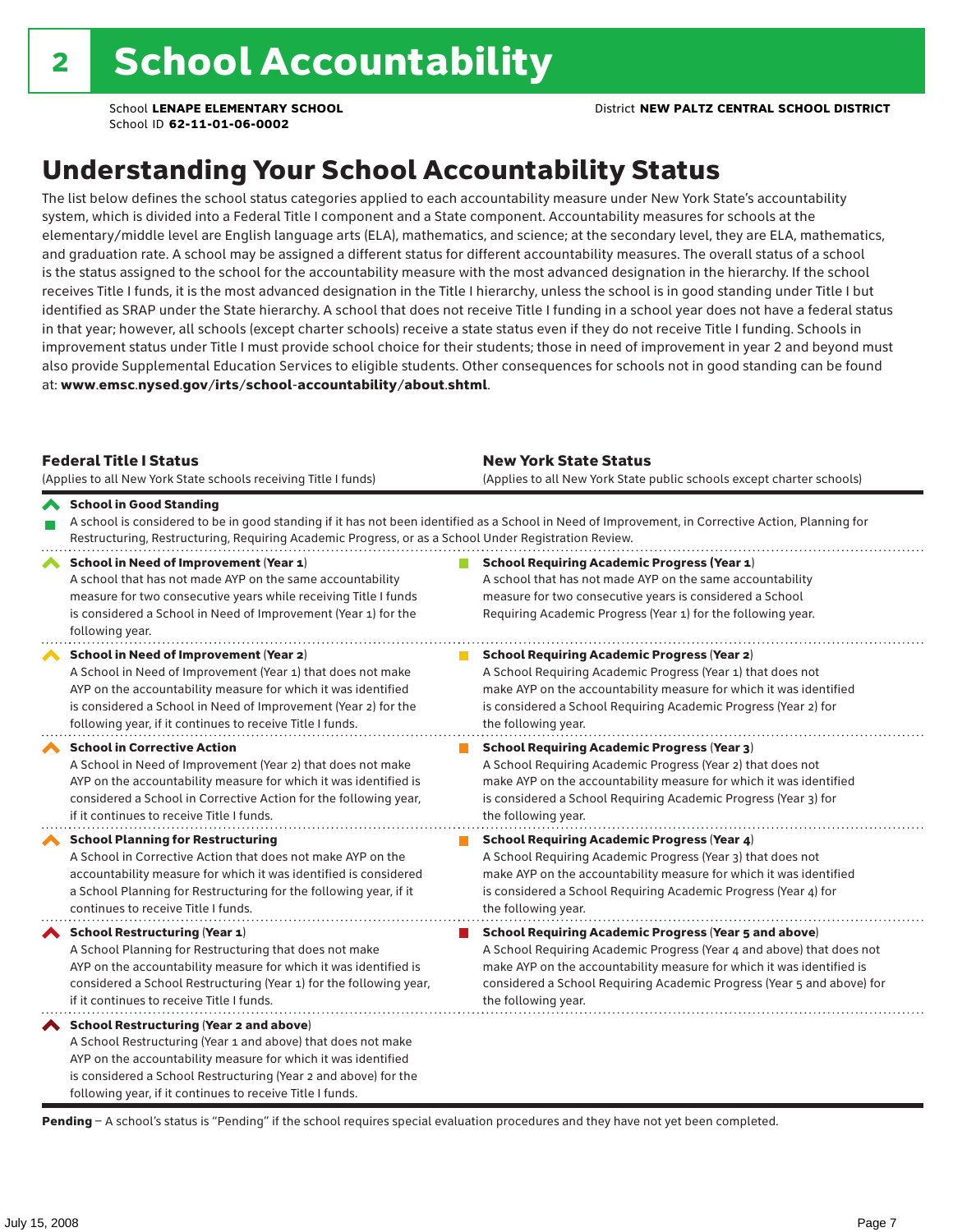# 2 School Accountability

School ID **62-11-01-06-0002**

### Summary

| <b>Overall Accountability</b> | <b>Good Standing</b>                                    |                                                                                                                                                                                                                                                                                                                                                 |                        |                        |  |  |  |
|-------------------------------|---------------------------------------------------------|-------------------------------------------------------------------------------------------------------------------------------------------------------------------------------------------------------------------------------------------------------------------------------------------------------------------------------------------------|------------------------|------------------------|--|--|--|
| Status (2007-08)              |                                                         | <b>Elementary/Middle Level</b>                                                                                                                                                                                                                                                                                                                  |                        | <b>Secondary Level</b> |  |  |  |
|                               | <b>ELA</b>                                              | Good Standing                                                                                                                                                                                                                                                                                                                                   | ELA                    |                        |  |  |  |
|                               | Math<br>Good Standing                                   |                                                                                                                                                                                                                                                                                                                                                 | Math                   |                        |  |  |  |
|                               |                                                         | Science <a> Science</a> Science Science Science <a> Science <a> Science <a> Science <a> Science <a> Science <a> Science <a> Science <a> Science <a> Science <a> Science <a> Science <a<br></a<br> Science <a> Science <a<br <="" th=""><th><b>Graduation Rate</b></th><th></th><th></th></a<br></a></a></a></a></a></a></a></a></a></a></a></a> | <b>Graduation Rate</b> |                        |  |  |  |
| <b>Title I Part A Funding</b> | <b>Years the School Received Title I Part A Funding</b> |                                                                                                                                                                                                                                                                                                                                                 |                        |                        |  |  |  |
|                               | $2005 - 06$                                             |                                                                                                                                                                                                                                                                                                                                                 | $2006 - 07$            | $2007 - 08$            |  |  |  |
|                               | <b>YES</b>                                              |                                                                                                                                                                                                                                                                                                                                                 | <b>YES</b>             | <b>YES</b>             |  |  |  |

#### On which accountability measures did this school make Adequate Yearly Progress (AYP) and which groups made AYP on each measure?

|                                                     | <b>Elementary/Middle Level</b> |                              |               | <b>Secondary Level</b> |             |                        |  |
|-----------------------------------------------------|--------------------------------|------------------------------|---------------|------------------------|-------------|------------------------|--|
|                                                     | English                        |                              |               | English                |             |                        |  |
| <b>Student Groups</b>                               | Language Arts                  | Mathematics                  | Science       | Language Arts          | Mathematics | <b>Graduation Rate</b> |  |
| <b>All Students</b>                                 | V                              | v                            | V             |                        |             |                        |  |
| <b>Ethnicity</b>                                    |                                |                              |               |                        |             |                        |  |
| American Indian or Alaska Native                    |                                |                              |               |                        |             |                        |  |
| <b>Black or African American</b>                    |                                |                              |               |                        |             |                        |  |
| Hispanic or Latino                                  |                                |                              |               |                        |             |                        |  |
| Asian or Native Hawaiian/Other Pacific<br>Islander  |                                |                              |               |                        |             |                        |  |
| White                                               | v                              | v                            |               |                        |             |                        |  |
| Multiracial                                         |                                |                              |               |                        |             |                        |  |
| <b>Other Groups</b>                                 |                                |                              |               |                        |             |                        |  |
| <b>Students with Disabilities</b>                   | V                              | V                            |               |                        |             |                        |  |
| Limited English Proficient                          |                                |                              |               |                        |             |                        |  |
| <b>Economically Disadvantaged</b>                   | V                              |                              |               |                        |             |                        |  |
| <b>Student groups making</b><br>AYP in each subject | $6$ of 6                       | $\blacktriangleright$ 6 of 6 | $\vee$ 1 of 1 |                        |             |                        |  |

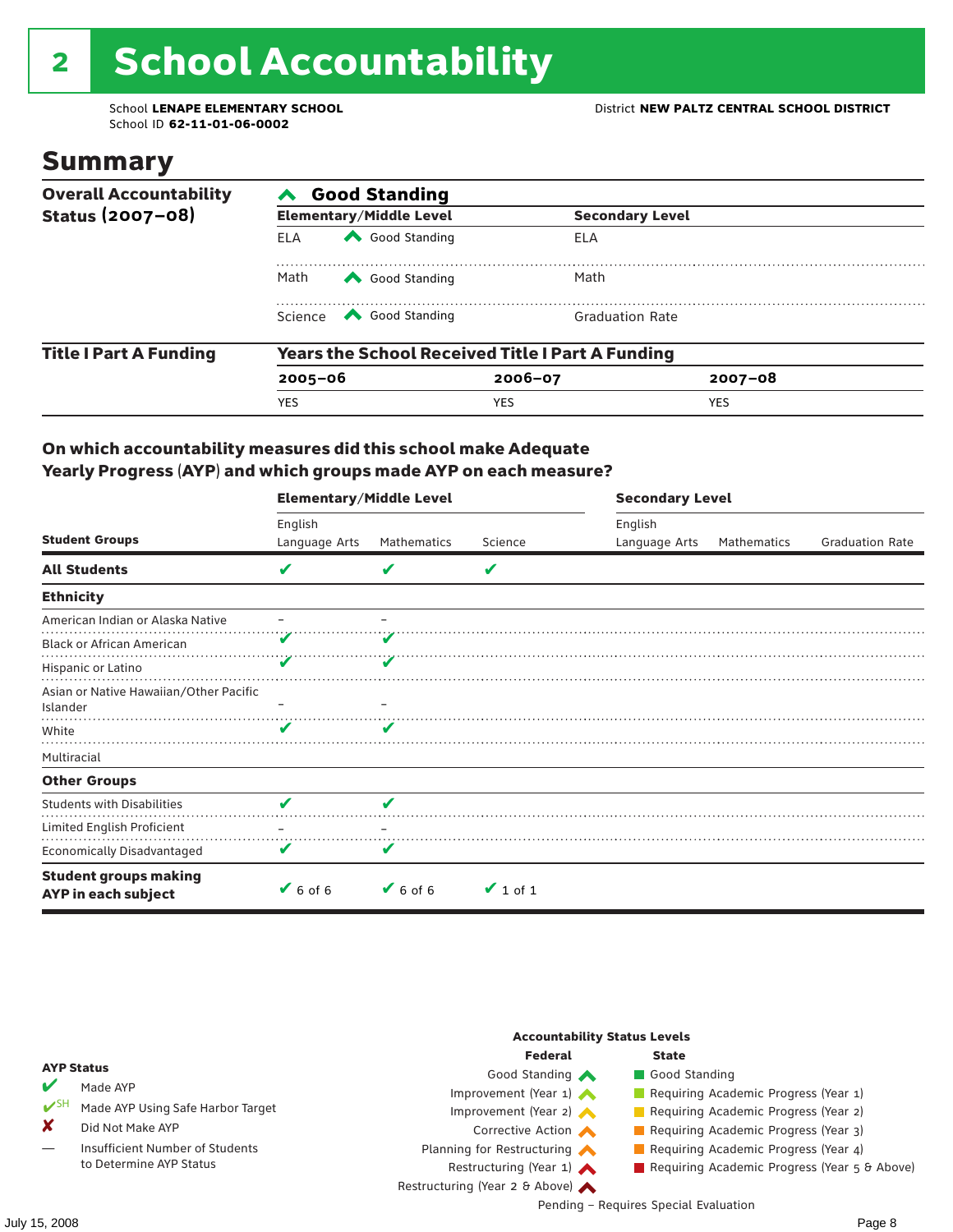# **Elementary/Middle-Level English Language Arts**

| <b>Accountability Status</b><br>for This Subject<br>$(2007 - 08)$ | $\overline{\phantom{a}}$ | Good Standing                                          |
|-------------------------------------------------------------------|--------------------------|--------------------------------------------------------|
| <b>Accountability Measures</b>                                    | 6 of 6                   | Student groups making AYP in English Language Arts     |
|                                                                   | v                        | Made AYP                                               |
| <b>Prospective Status</b>                                         |                          | This school will be in good standing in 2008-09. [101] |

#### How did students in each accountability group perform on **elementary/middle-level English Language Arts accountability measures?**

|                                                            | <b>AYP</b>    | Participation <sup>2</sup> |               | Test Performance <sup>3</sup> |             | <b>Performance Objectives</b> |                    |             |
|------------------------------------------------------------|---------------|----------------------------|---------------|-------------------------------|-------------|-------------------------------|--------------------|-------------|
| <b>Student Group</b>                                       |               | Met                        | Percentage    | Met                           | Performance | Effective                     | Safe Harbor Target |             |
| (Total: Continuous Enrollment) <sup>1</sup>                | <b>Status</b> | Criterion                  | <b>Tested</b> | Criterion                     | Index       | AMO                           | 2006-07            | $2007 - 08$ |
| All Students (481:470)                                     | V             | V                          | 99%           | V                             | 182         | 117                           |                    |             |
| <b>Ethnicity</b>                                           |               |                            |               |                               |             |                               |                    |             |
| American Indian or Alaska Native<br>(2:2)                  |               |                            |               |                               |             |                               |                    |             |
| <b>Black or African American</b><br>(43:39)                | ✔             | V                          | 100%          | V                             | 164         | 106                           |                    |             |
| Hispanic or Latino <sup>(34:32)</sup>                      | V             |                            |               | V                             | 159         | 105                           |                    |             |
| Asian or Native Hawaiian/Other Pacific<br>Islander (17:17) |               |                            |               |                               |             |                               |                    |             |
| White (385:380)                                            | V             | V                          | 99%           | v                             | 185         | 116                           |                    |             |
| Multiracial (0:0)                                          |               |                            |               |                               |             |                               |                    |             |
| <b>Other Groups</b>                                        |               |                            |               |                               |             |                               |                    |             |
| Students with Disabilities <sup>4</sup>                    |               |                            |               |                               |             |                               |                    |             |
| (54:51)                                                    | V             | V                          | 98%           | V                             | 137         | 109                           |                    |             |
| Limited English Proficient <sup>5</sup>                    |               |                            |               |                               |             |                               |                    |             |
| (6:6)                                                      |               |                            |               |                               |             |                               |                    |             |
| <b>Economically Disadvantaged</b><br>(83:78)               | V             | V                          | 100%          | V                             | 160         | 111                           |                    |             |
| <b>Final AYP Determination</b>                             | $V$ 6 of 6    |                            |               |                               |             |                               |                    |             |

#### **NOTES**

- <sup>1</sup> These data show the count of students enrolled during the test administration period (used for Participation) followed by the count of continuously enrolled tested students (used for Performance). For accountability calculations,
- students who were excused from testing for medical reasons are not included in the enrollment count. <sup>2</sup> Groups with fewer than 40 students enrolled during the test administration period are not required to meet the participation criterion. If the participation rate of a group fell below 95 percent in 2006–07, the enrollment shown is the sum of 2005–06 and 2006–07 enrollments and the percent tested is the weighted average
- of the participation rates over those two years.<br><sup>3</sup> For schools with fewer than 30 continuously enrolled tested students in the All Students group in 2006–07, data for 2005–06 and 2006–07 were combined to determine counts and PIs. For schools with 30 or more continuously enrolled students in the All Students group in 2006–07, student groups with fewer than 30
- continuously enrolled tested students are not required to meet the performance criterion. <sup>4</sup> If the school failed to make AYP solely because of the performance of students with disabilities, met the 95% participation requirement for this group, and would meet or exceed the AMO for this subject if 34 points were added to the PI, then the school is considered to have made AYP for students with disabilities.
- $5$  If the count of LEP students is equal to or greater than 30, former LEP students are also included in the performance calculations.
- ‡ This student group did not make AYP in science; therefore, it did not qualify for Safe Harbor.
- Made AYP
	- Made AYP Using Safe Harbor Target
- X Did Not Make AYP
- Insufficient Number of Students to Determine AYP Status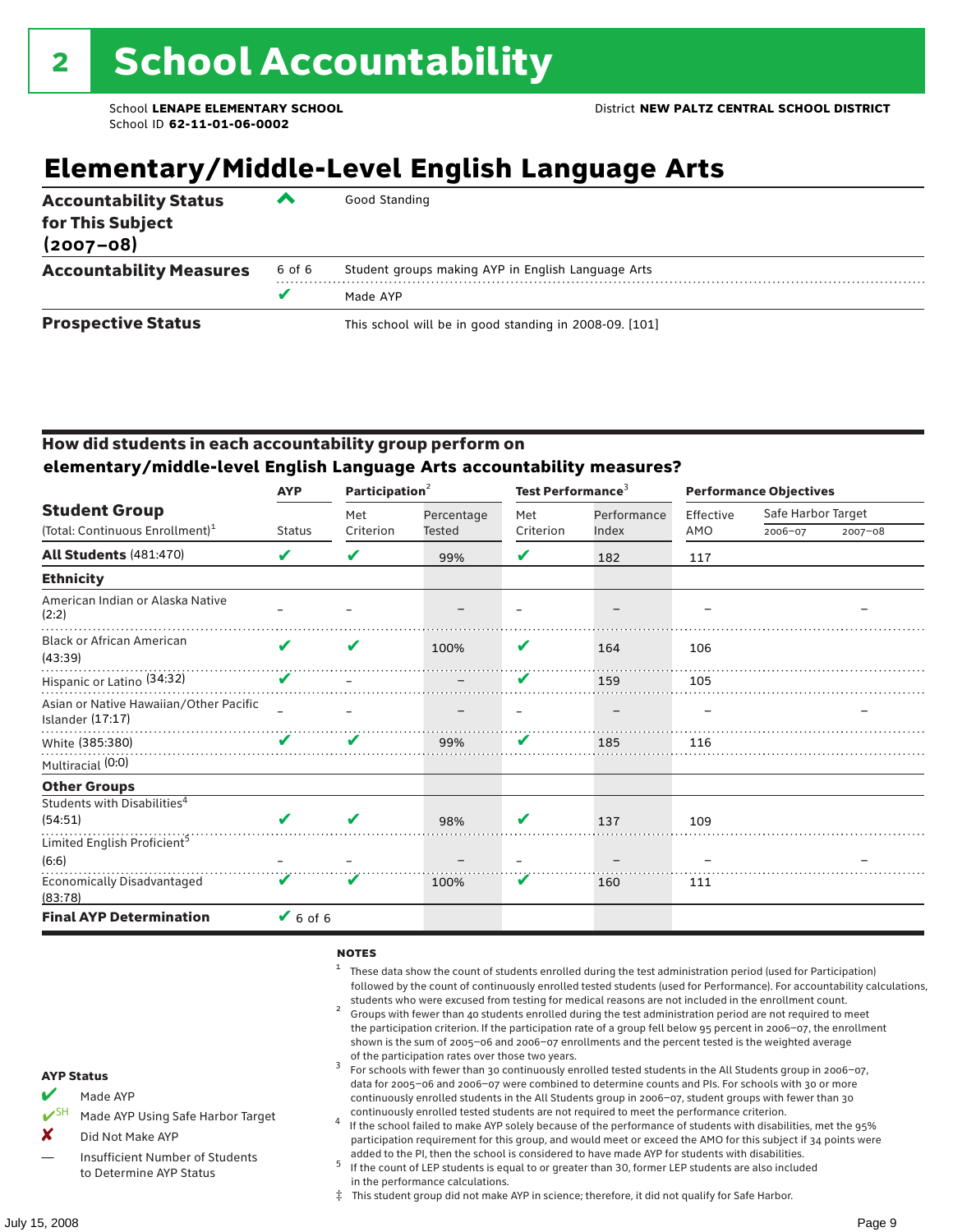## **Elementary/Middle-Level Mathematics**

| <b>Accountability Status</b><br>for This Subject<br>$(2007 - 08)$ | ▰      | Good Standing                                          |
|-------------------------------------------------------------------|--------|--------------------------------------------------------|
| <b>Accountability Measures</b>                                    | 6 of 6 | Student groups making AYP in Mathematics               |
|                                                                   |        | Made AYP                                               |
| <b>Prospective Status</b>                                         |        | This school will be in good standing in 2008-09. [101] |

#### How did students in each accountability group perform on **elementary/middle-level Mathematics accountability measures?**

|                                                            | <b>AYP</b>    | Participation <sup>2</sup> |            | Test Performance <sup>3</sup> |             | <b>Performance Objectives</b> |                    |             |
|------------------------------------------------------------|---------------|----------------------------|------------|-------------------------------|-------------|-------------------------------|--------------------|-------------|
| <b>Student Group</b>                                       |               | Met                        | Percentage | Met                           | Performance | Effective                     | Safe Harbor Target |             |
| (Total: Continuous Enrollment) <sup>1</sup>                | <b>Status</b> | Criterion                  | Tested     | Criterion                     | Index       | AMO                           | 2006-07            | $2007 - 08$ |
| All Students (480:470)                                     | V             | V                          | 100%       | ✔                             | 181         | 81                            |                    |             |
| <b>Ethnicity</b>                                           |               |                            |            |                               |             |                               |                    |             |
| American Indian or Alaska Native<br>(2:2)                  |               |                            |            |                               |             |                               |                    |             |
| <b>Black or African American</b><br>(43:39)                | $\mathbf{v}$  | V                          | 100%       | V                             | 164         | 70                            |                    |             |
| Hispanic or Latino <sup>(34:32)</sup>                      | V             |                            |            | $\boldsymbol{\nu}$            | 156         | 69                            |                    |             |
| Asian or Native Hawaiian/Other Pacific<br>Islander (17:17) |               |                            |            |                               |             |                               |                    |             |
| White (384:380)                                            | V             | v                          | 100%       | V                             | 185         | 80                            |                    |             |
| Multiracial (0:0)                                          |               |                            |            |                               |             |                               |                    |             |
| <b>Other Groups</b>                                        |               |                            |            |                               |             |                               |                    |             |
| Students with Disabilities <sup>4</sup><br>(54:51)         | $\mathbf{v}$  |                            | 98%        | V                             | 114         | 73                            |                    |             |
| Limited English Proficient <sup>5</sup>                    |               |                            |            |                               |             |                               |                    |             |
| (6:6)                                                      |               |                            |            |                               |             |                               |                    |             |
| <b>Economically Disadvantaged</b><br>(82:77)               | V             | V                          | 100%       | V                             | 155         | 75                            |                    |             |
| <b>Final AYP Determination</b>                             | $6$ of 6      |                            |            |                               |             |                               |                    |             |

#### **NOTES**

- <sup>1</sup> These data show the count of students enrolled during the test administration period (used for Participation) followed by the count of continuously enrolled tested students (used for Performance). For accountability calculations,
- students who were excused from testing for medical reasons are not included in the enrollment count.<br><sup>2</sup> Groups with fewer than 40 students enrolled during the test administration period are not required to meet the participation criterion. If the participation rate of a group fell below 95 percent in 2006–07, the enrollment shown is the sum of 2005–06 and 2006–07 enrollments and the percent tested is the weighted average
- of the participation rates over those two years.<br><sup>3</sup> For schools with fewer than 30 continuously enrolled tested students in the All Students group in 2006–07, data for 2005–06 and 2006–07 were combined to determine counts and PIs. For schools with 30 or more continuously enrolled students in the All Students group in 2006–07, student groups with fewer than 30
- continuously enrolled tested students are not required to meet the performance criterion. <sup>4</sup> If the school failed to make AYP solely because of the performance of students with disabilities, met the 95% participation requirement for this group, and would meet or exceed the AMO for this subject if 34 points were added to the PI, then the school is considered to have made AYP for students with disabilities.
- $5$  If the count of LEP students is equal to or greater than 30, former LEP students are also included in the performance calculations.
- ‡ This student group did not make AYP in science; therefore, it did not qualify for Safe Harbor.
- Made AYP
	- Made AYP Using Safe Harbor Target
- X Did Not Make AYP
- Insufficient Number of Students to Determine AYP Status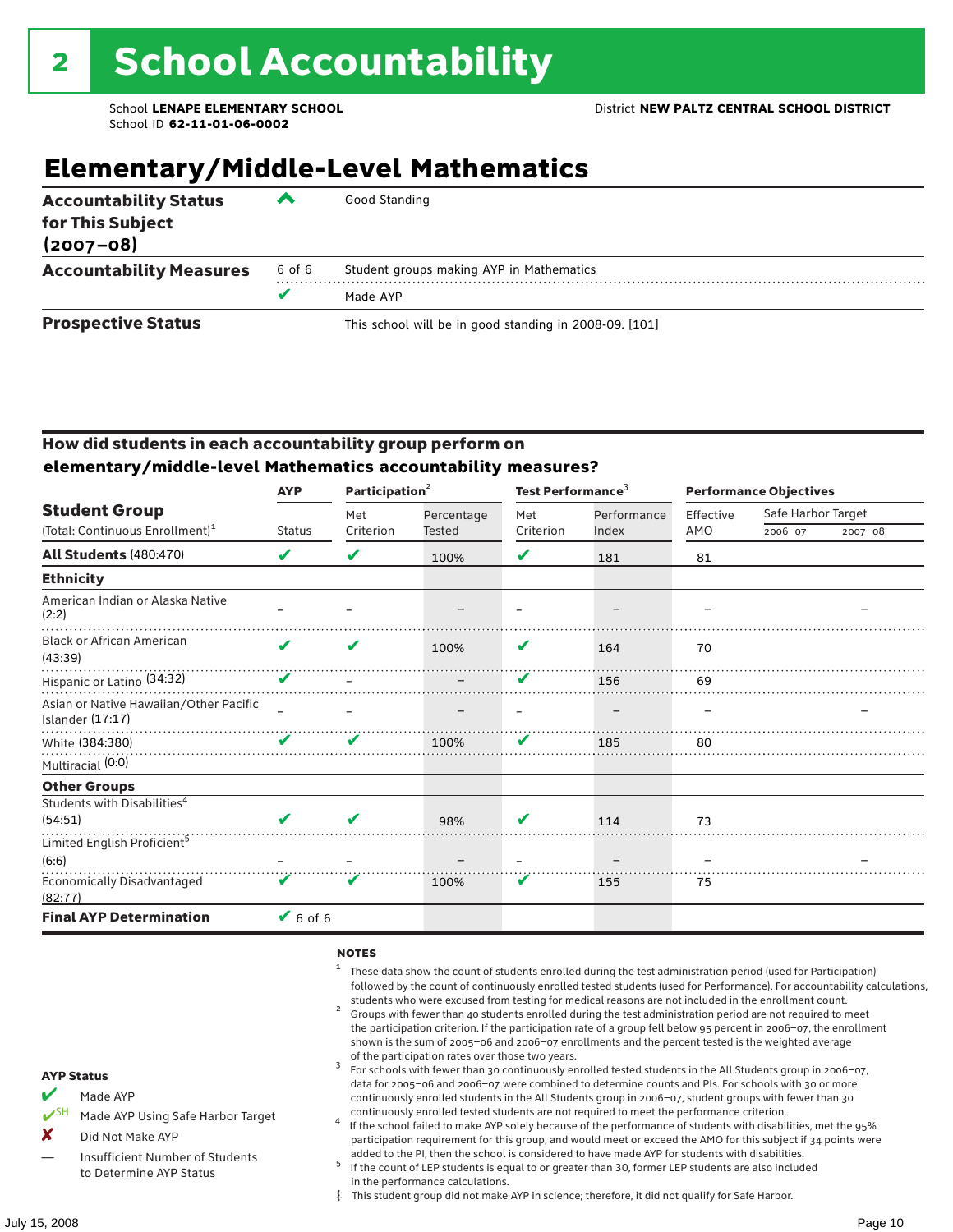## Elementary/Middle-Level Science

| <b>Accountability Status</b><br>for This Subject<br>$(2007 - 08)$ | ‴      | Good Standing                                          |
|-------------------------------------------------------------------|--------|--------------------------------------------------------|
|                                                                   |        |                                                        |
| <b>Accountability Measures</b>                                    | 1 of 1 | Student groups making AYP in Science                   |
|                                                                   | v      | Made AYP                                               |
| <b>Prospective Status</b>                                         |        | This school will be in good standing in 2008-09. [101] |

#### How did students in each accountability group perform on elementary/middle-level science accountability measures?

| <b>AYP</b>                                                                                                                                                                               |               |                        | Participation <sup>2</sup>                                                    |                                                            | Test Performance <sup>3</sup> |                                                                                                                                                                                                                                                                                                                                                                                                                                                                                                                                                                                                                                                                              | <b>Performance Objectives</b> |                                                                                                                                                                                                                                                                                                                                                                 |  |
|------------------------------------------------------------------------------------------------------------------------------------------------------------------------------------------|---------------|------------------------|-------------------------------------------------------------------------------|------------------------------------------------------------|-------------------------------|------------------------------------------------------------------------------------------------------------------------------------------------------------------------------------------------------------------------------------------------------------------------------------------------------------------------------------------------------------------------------------------------------------------------------------------------------------------------------------------------------------------------------------------------------------------------------------------------------------------------------------------------------------------------------|-------------------------------|-----------------------------------------------------------------------------------------------------------------------------------------------------------------------------------------------------------------------------------------------------------------------------------------------------------------------------------------------------------------|--|
| <b>Student Group</b>                                                                                                                                                                     |               | Safe Harbor            | Met                                                                           | Percentage                                                 | Met                           | Performance                                                                                                                                                                                                                                                                                                                                                                                                                                                                                                                                                                                                                                                                  | State                         | Progress Target                                                                                                                                                                                                                                                                                                                                                 |  |
| (Total: Continuous Enrollment) <sup>1</sup>                                                                                                                                              |               | Status Oualification   | Criterion                                                                     | Tested                                                     | Criterion                     | Index                                                                                                                                                                                                                                                                                                                                                                                                                                                                                                                                                                                                                                                                        | Standard                      | 2006-07<br>$2007 - 08$                                                                                                                                                                                                                                                                                                                                          |  |
| <b>All Students (158:153)</b>                                                                                                                                                            | V             | Oualified              | V                                                                             | 99%                                                        | V                             | 193                                                                                                                                                                                                                                                                                                                                                                                                                                                                                                                                                                                                                                                                          | 100                           |                                                                                                                                                                                                                                                                                                                                                                 |  |
| <b>Ethnicity</b>                                                                                                                                                                         |               |                        |                                                                               |                                                            |                               |                                                                                                                                                                                                                                                                                                                                                                                                                                                                                                                                                                                                                                                                              |                               |                                                                                                                                                                                                                                                                                                                                                                 |  |
| American Indian or Alaska Native<br>(0:0)                                                                                                                                                |               |                        |                                                                               |                                                            |                               |                                                                                                                                                                                                                                                                                                                                                                                                                                                                                                                                                                                                                                                                              |                               |                                                                                                                                                                                                                                                                                                                                                                 |  |
| <b>Black or African American</b><br>(15:14)                                                                                                                                              |               |                        |                                                                               |                                                            |                               |                                                                                                                                                                                                                                                                                                                                                                                                                                                                                                                                                                                                                                                                              |                               |                                                                                                                                                                                                                                                                                                                                                                 |  |
| Hispanic or Latino (14:14)                                                                                                                                                               |               |                        |                                                                               |                                                            |                               |                                                                                                                                                                                                                                                                                                                                                                                                                                                                                                                                                                                                                                                                              |                               |                                                                                                                                                                                                                                                                                                                                                                 |  |
| Asian or Native Hawaiian/Other Pacific<br>Islander (5:5)                                                                                                                                 |               |                        |                                                                               |                                                            |                               |                                                                                                                                                                                                                                                                                                                                                                                                                                                                                                                                                                                                                                                                              |                               |                                                                                                                                                                                                                                                                                                                                                                 |  |
| White (124:120)                                                                                                                                                                          |               | <b>Oualified</b>       | V                                                                             | 99%                                                        | V                             | 196                                                                                                                                                                                                                                                                                                                                                                                                                                                                                                                                                                                                                                                                          | 100                           |                                                                                                                                                                                                                                                                                                                                                                 |  |
| Multiracial (0:0)                                                                                                                                                                        |               |                        |                                                                               |                                                            |                               |                                                                                                                                                                                                                                                                                                                                                                                                                                                                                                                                                                                                                                                                              |                               |                                                                                                                                                                                                                                                                                                                                                                 |  |
| <b>Other Groups</b>                                                                                                                                                                      |               |                        |                                                                               |                                                            |                               |                                                                                                                                                                                                                                                                                                                                                                                                                                                                                                                                                                                                                                                                              |                               |                                                                                                                                                                                                                                                                                                                                                                 |  |
| <b>Students with Disabilities</b><br>(19:19)                                                                                                                                             |               |                        |                                                                               |                                                            |                               |                                                                                                                                                                                                                                                                                                                                                                                                                                                                                                                                                                                                                                                                              |                               |                                                                                                                                                                                                                                                                                                                                                                 |  |
| Limited English Proficient <sup>4</sup><br>(1:1)                                                                                                                                         |               |                        |                                                                               |                                                            |                               |                                                                                                                                                                                                                                                                                                                                                                                                                                                                                                                                                                                                                                                                              |                               |                                                                                                                                                                                                                                                                                                                                                                 |  |
| <b>Economically Disadvantaged</b><br>(24:22)                                                                                                                                             |               |                        |                                                                               |                                                            |                               |                                                                                                                                                                                                                                                                                                                                                                                                                                                                                                                                                                                                                                                                              |                               |                                                                                                                                                                                                                                                                                                                                                                 |  |
| <b>Final AYP Determination</b>                                                                                                                                                           | $\vee$ 1 of 1 |                        |                                                                               |                                                            |                               |                                                                                                                                                                                                                                                                                                                                                                                                                                                                                                                                                                                                                                                                              |                               |                                                                                                                                                                                                                                                                                                                                                                 |  |
| <b>AYP Status</b><br>V<br>Made AYP<br>$V^{\text{SH}}$<br>Made AYP Using Safe Harbor Target<br>x<br>Did Not Make AYP<br><b>Insufficient Number of Students</b><br>to Determine AYP Status |               | <b>NOTES</b><br>1<br>3 | participation rates over those two years.<br>in the performance calculations. | were combined to determine counts and performance indices. |                               | These data show the count of students enrolled during the test administration period (used for Participation)<br>students who were excused from testing for medical reasons are not included in the enrollment count.<br>Groups with fewer than 40 students enrolled during the test administration period are not required to meet<br>the participation criterion. If the participation rate of a group fell below 80 percent in 2006-07, the enrollment<br>shown is the sum of 2005-06 and 2006-07 enrollments and the percent tested is the weighted average of the<br>If the count of LEP students is equal to or greater than 30, former LEP students are also included |                               | followed by the count of continuously enrolled tested students (used for Performance). For accountability calculations,<br>Groups with fewer than 30 continuously enrolled tested students are not required to meet the performance criterion.<br>For schools with fewer than 30 continuously enrolled tested students in 2006-07, data for 2005-06 and 2006-07 |  |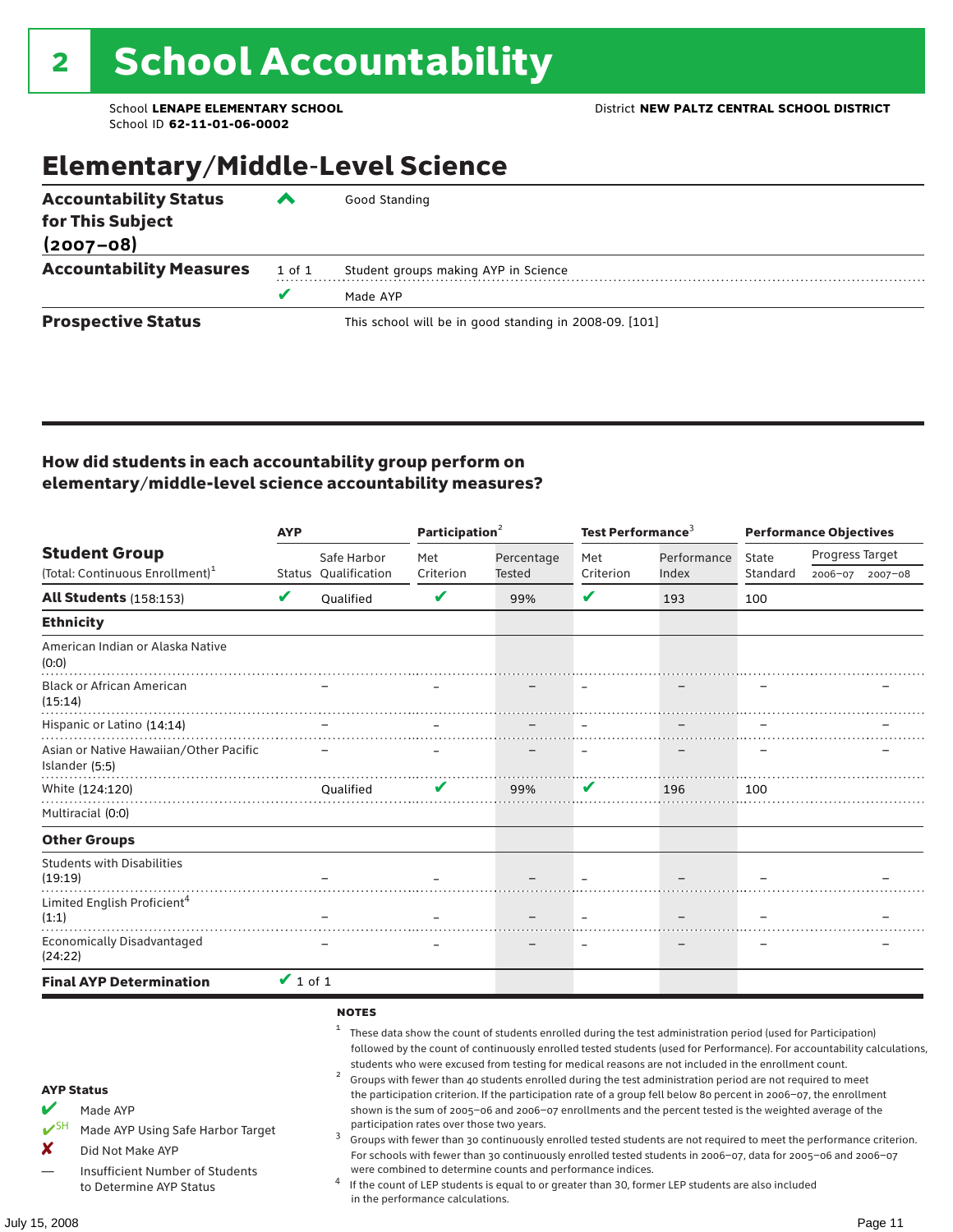### Summary of 2006–07 School Performance

Performance on the State assessments in English language arts, mathematics, and science at the elementary and middle levels is reported in terms of mean scores and the percentage of tested students scoring at or above Level 2, Level 3, and Level 4. Performance on the State assessments in ELA and mathematics at the secondary level is reported in terms of the percentage of students in a cohort scoring at these levels.

|                              |     | Percentage of students that<br>scored at or above Level 3 |      |  |  |  |  |
|------------------------------|-----|-----------------------------------------------------------|------|--|--|--|--|
| <b>English Language Arts</b> | 0%  | 50%                                                       | 100% |  |  |  |  |
| Grade 3                      | 84% |                                                           | 156  |  |  |  |  |
| Grade 4                      | 84% |                                                           | 154  |  |  |  |  |
| Grade 5                      | 83% |                                                           | 168  |  |  |  |  |
| <b>Mathematics</b>           |     |                                                           |      |  |  |  |  |
| Grade 3                      | 86% |                                                           | 156  |  |  |  |  |
| Grade 4                      | 87% |                                                           | 157  |  |  |  |  |
| Grade 5                      | 78% |                                                           | 166  |  |  |  |  |
| <b>Science</b>               |     |                                                           |      |  |  |  |  |
| Grade 4                      | 94% |                                                           | 157  |  |  |  |  |

School **LENAPE ELEMENTARY SCHOOL** District **NEW PALTZ CENTRAL SCHOOL DISTRICT**

#### About the Performance Level Descriptors

#### Level 1: Not Meeting Learning Standards.

Student performance does not demonstrate an understanding of the content expected in the subject and grade level.

#### Level 2: Partially Meeting Learning Standards.

Student performance demonstrates a partial understanding of the content expected in the subject and grade level.

#### Level 3: Meeting Learning Standards.

Student performance demonstrates an understanding of the content expected in the subject and grade level.

#### Level 4: Meeting Learning Standards with Distinction.

Student performance demonstrates a thorough understanding of the content expected in the subject and grade level.

#### How are Need/Resource Capacity (N/RC) categories determined?

Districts are divided into high, average, and low need categories based on their ability to meet the special needs of their students with local resources. Districts in the high need category are subdivided into four categories based on enrollment size and, in some cases, number of students per square mile. More information about the categories can be found in the *Report to the Governor and the Legislature on the Educational Status of the State's Schools* at www.emsc.nysed.gov/irts.

#### What are Similar Schools?

In this section, this school's performance is compared with that of similar schools.

Within each N/RC category, the Department identifies Similar Schools: schools that serve similar students and have similar resources. Each school report card compares the school's performance with that of similar schools. The following factors are considered in grouping schools: a) the grade level served by the school and b) rates of student poverty and limited English proficiency. Student poverty levels are indicated by determining the percentage of children in each school who participate in the free-lunch program. By combining these factors, a measure of student need is created and used to place schools into relatively low (lowest quartile), relatively high (highest quartile), and typical (mid-range) groups.

#### This School's Similar Schools Group: **14**

All schools in this group are elementary level schools in school districts with average student needs in relation to district resource capacity. The schools in this group are in the middle range of student needs for elementary level schools in these districts.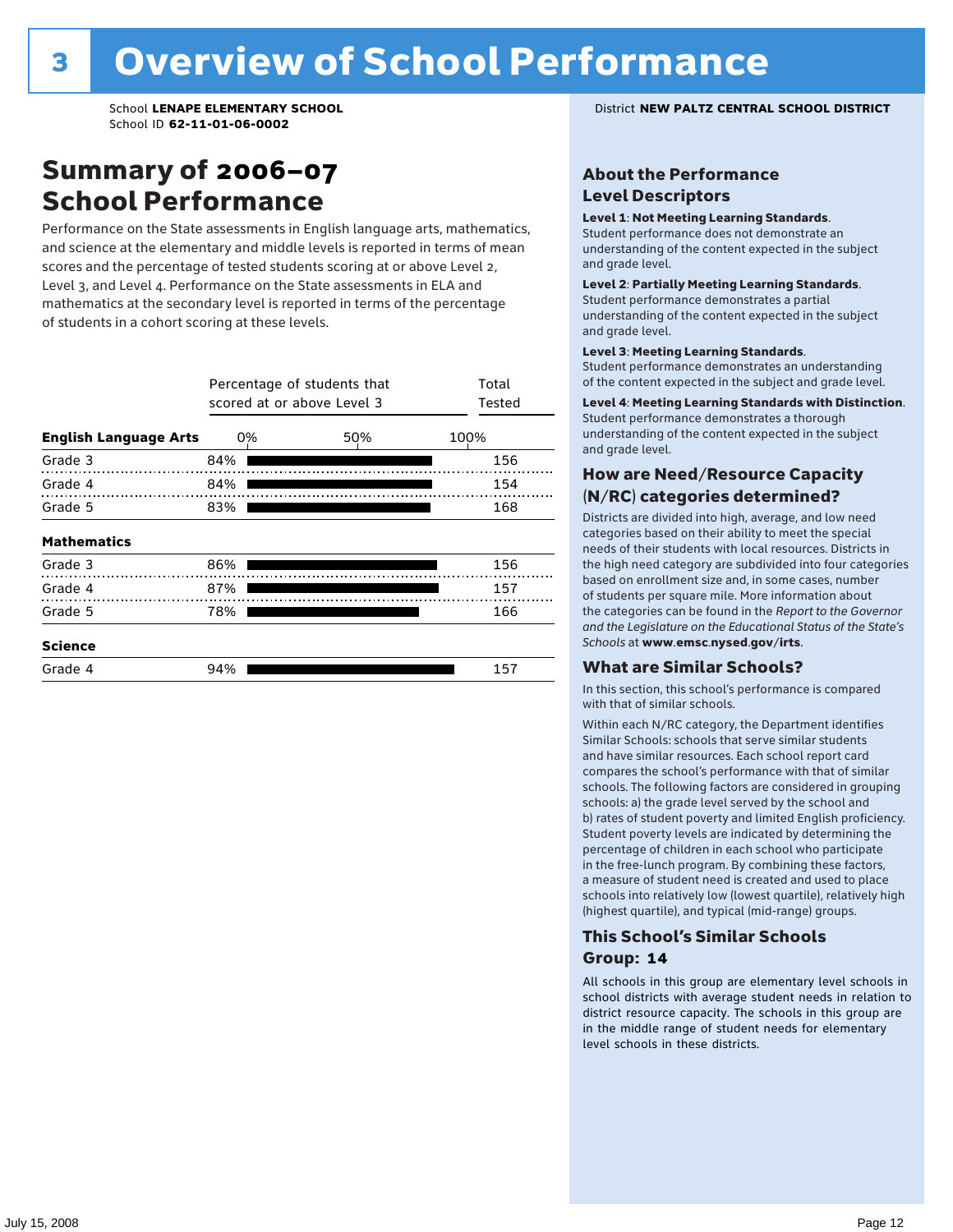# **This School's Results in Grade 3 English Language Arts**

|                                                           |        | <b>This School</b>              |            |           | <b>Similar Schools</b><br>Percentage scoring at level(s): |         |        |  |
|-----------------------------------------------------------|--------|---------------------------------|------------|-----------|-----------------------------------------------------------|---------|--------|--|
|                                                           |        | Percentage scoring at level(s): |            |           |                                                           |         |        |  |
|                                                           |        | $2 - 4$                         | $3 - 4$    | 4         | $2 - 4$                                                   | $3 - 4$ | 4      |  |
| 2007 Mean Score: 683                                      | Range: | 616-780                         | 650-780    | 730-780   |                                                           |         |        |  |
| 2006 Mean Score: 672<br>$\blacksquare$ 2006-07<br>2005-06 | 100%   | 96% 93%                         | 84%<br>70% | 17%<br>8% | 95% 94%                                                   | 76% 75% | 12% 8% |  |
| Number of Tested Students:                                |        | 150 148                         | 131 111    | 26<br>12  |                                                           |         |        |  |

|                                                    |              | 2006-07 School Year |                                 |     | 2005-06 School Year |         |                                 |     |
|----------------------------------------------------|--------------|---------------------|---------------------------------|-----|---------------------|---------|---------------------------------|-----|
| <b>Results by</b>                                  | Total        |                     | Percentage scoring at level(s): |     | Total               |         | Percentage scoring at level(s): |     |
| <b>Student Group</b>                               | Tested       | $2 - 4$             | $3 - 4$                         | 4   | Tested              | $2 - 4$ | $3 - 4$                         | 4   |
| <b>All Students</b>                                | 156          | 96%                 | 84%                             | 17% | 159                 | 93%     | 70%                             | 8%  |
| Female                                             | 77           | 96%                 | 86%                             | 18% | 70                  | 94%     | 70%                             | 9%  |
| Male                                               | 79           | 96%                 | 82%                             | 15% | 89                  | 92%     | 70%                             | 7%  |
| American Indian or Alaska Native                   | $\mathbf{1}$ |                     |                                 |     |                     |         |                                 |     |
| <b>Black or African American</b>                   | 10           | 70%                 | 70%                             | 10% | 13                  | 85%     | 54%                             | 0%  |
| Hispanic or Latino                                 | 8            | 100%                | 63%                             | 25% | 15                  | 80%     | 53%                             | 13% |
| Asian or Native Hawaiian/Other<br>Pacific Islander | 7            |                     |                                 |     | 5                   | 100%    | 100%                            | 20% |
| White                                              | 130          | 98%                 | 85%                             | 17% | 126                 | 95%     | 72%                             | 7%  |
| Multiracial                                        |              |                     |                                 |     |                     |         |                                 |     |
| Small Group Totals                                 | 8            | 100%                | 100%                            | 13% |                     |         |                                 |     |
| <b>General-Education Students</b>                  | 141          | 98%                 | 87%                             | 18% | 141                 | 95%     | 74%                             | 9%  |
| <b>Students with Disabilities</b>                  | 15           | 80%                 | 53%                             | 7%  | 18                  | 78%     | 33%                             | 0%  |
| English Proficient                                 | 153          |                     |                                 |     | 157                 |         |                                 |     |
| Limited English Proficient                         | 3            | —                   |                                 | —   | 2                   | -       |                                 |     |
| Economically Disadvantaged                         | 29           | 90%                 | 72%                             | 14% | 28                  | 79%     | 50%                             | 4%  |
| Not Disadvantaged                                  | 127          | 98%                 | 87%                             | 17% | 131                 | 96%     | 74%                             | 8%  |
| Migrant                                            |              |                     |                                 |     |                     |         |                                 |     |
| Not Migrant                                        | 156          | 96%                 | 84%                             | 17% | 159                 | 93%     | 70%                             | 8%  |

**NOTES** 

The – symbol indicates that data for a group of students have been suppressed. If a group has fewer than five students,<br>data for that group and the next smallest group(s) are suppressed to protect the privacy of individual

| <b>Other</b>                                                                            | 2006-07 School Year |         |                             |                | 2005-06 School Year                  |         |                             |                                           |  |
|-----------------------------------------------------------------------------------------|---------------------|---------|-----------------------------|----------------|--------------------------------------|---------|-----------------------------|-------------------------------------------|--|
|                                                                                         | Total               |         | Number scoring at level(s): |                |                                      |         | Number scoring at level(s): |                                           |  |
| <b>Assessments</b>                                                                      | Tested              | $2 - 4$ | $3 - 4$                     | $\overline{4}$ | Tested                               | $2 - 4$ | $3 - 4$                     |                                           |  |
| New York State Alternate Assessment<br>(NYSAA): Grade 3 Equivalent                      |                     |         |                             |                | New NYSAA were developed in 2007, so |         |                             | 2006 and 2007 results cannot be compared. |  |
| New York State English as a Second<br>Language Achievement Test (NYSESLAT)t:<br>Grade 3 | $\Omega$            | N/A     | N/A                         | N/A            | N/A                                  | N/A     | N/A                         | N/A                                       |  |

† These counts represent recently arrived LEP students who used the NYSESLAT to fulfill the English language arts participation requirement.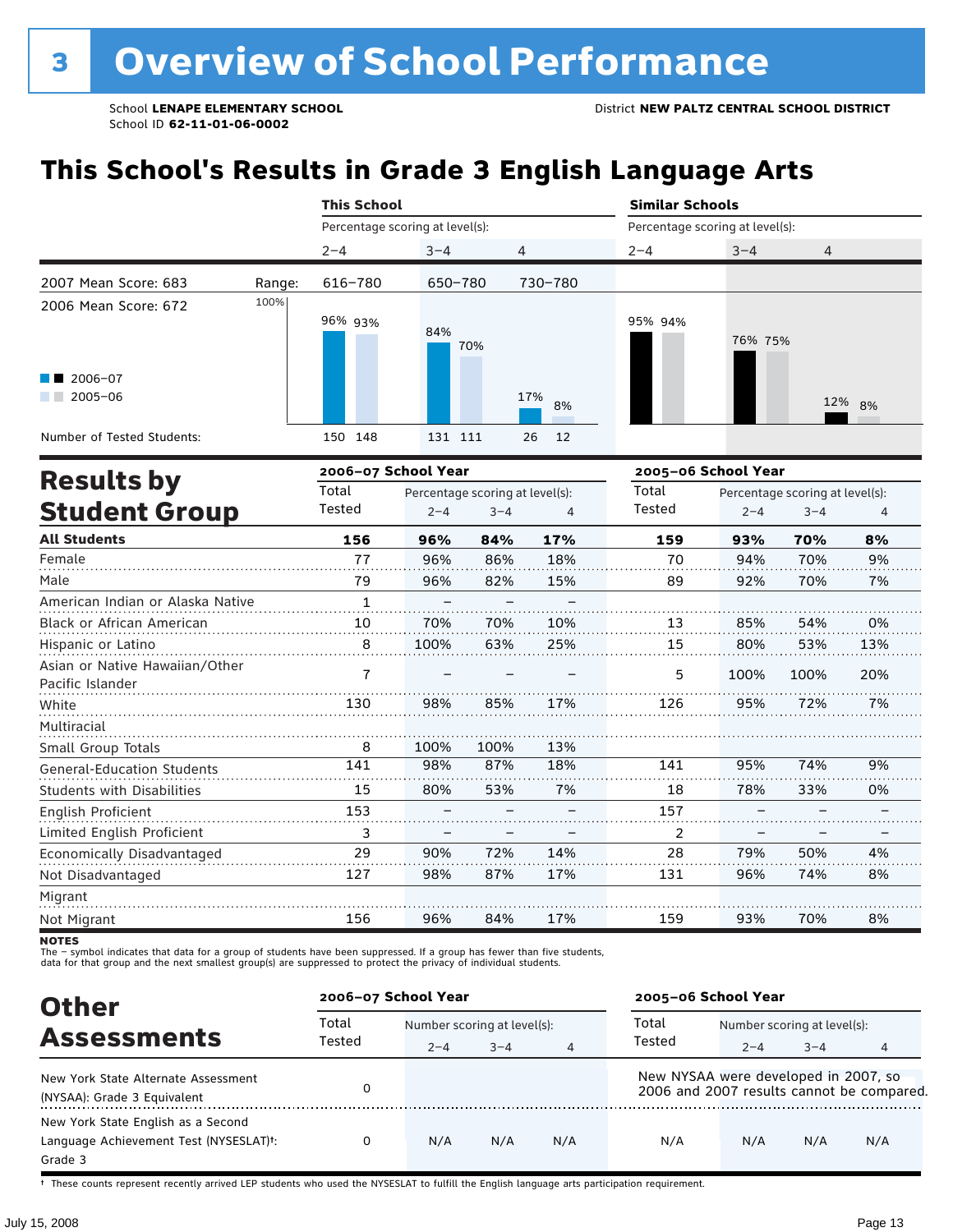# **This School's Results in Grade 3 Mathematics**

|                                                                   |        | <b>This School</b>              |         |                |         | <b>Similar Schools</b><br>Percentage scoring at level(s): |         |  |  |
|-------------------------------------------------------------------|--------|---------------------------------|---------|----------------|---------|-----------------------------------------------------------|---------|--|--|
|                                                                   |        | Percentage scoring at level(s): |         |                |         |                                                           |         |  |  |
|                                                                   |        | $2 - 4$                         | $3 - 4$ | $\overline{4}$ | $2 - 4$ | $3 - 4$                                                   | 4       |  |  |
| 2007 Mean Score: 684                                              | Range: | 624-770                         | 650-770 | 703-770        |         |                                                           |         |  |  |
| 2006 Mean Score: 677<br>$\blacksquare$ 2006-07<br>2005-06<br>a ka | 100%   | 98% <sub>94%</sub>              | 86% 86% | 22% 21%        | 98% 97% | 90% 87%                                                   | 29% 25% |  |  |
| Number of Tested Students:                                        |        | 153 152                         | 134 139 | 34<br>- 34     |         |                                                           |         |  |  |
| Deedle ku                                                         |        | 2006-07 School Year             |         |                |         | 2005-06 School Year                                       |         |  |  |

| <b>Results by</b>                                  |        | 2006–07 School Year             |         |     | 2005–06 School Year |         |                                 |     |  |
|----------------------------------------------------|--------|---------------------------------|---------|-----|---------------------|---------|---------------------------------|-----|--|
|                                                    | Total  | Percentage scoring at level(s): |         |     | Total               |         | Percentage scoring at level(s): |     |  |
| <b>Student Group</b>                               | Tested | $2 - 4$                         | $3 - 4$ | 4   | Tested              | $2 - 4$ | $3 - 4$                         | 4   |  |
| <b>All Students</b>                                | 156    | 98%                             | 86%     | 22% | 161                 | 94%     | 86%                             | 21% |  |
| Female                                             | 77     | 97%                             | 82%     | 22% | 72                  | 99%     | 88%                             | 21% |  |
| Male                                               | 79     | 99%                             | 90%     | 22% | 89                  | 91%     | 85%                             | 21% |  |
| American Indian or Alaska Native                   | 1      |                                 |         |     |                     |         |                                 |     |  |
| Black or African American                          | 10     | 90%                             | 60%     | 10% | 15                  | 100%    | 87%                             | 20% |  |
| Hispanic or Latino                                 | 8      | 88%                             | 75%     | 13% | 15                  | 87%     | 67%                             | 13% |  |
| Asian or Native Hawaiian/Other<br>Pacific Islander | 7      |                                 |         |     | 5                   | 80%     | 80%                             | 40% |  |
| White                                              | 130    | 99%                             | 88%     | 24% | 126                 | 95%     | 89%                             | 21% |  |
| Multiracial                                        |        |                                 |         |     |                     |         |                                 |     |  |
| <b>Small Group Totals</b>                          | 8      | 100%                            | 88%     | 13% |                     |         |                                 |     |  |
| <b>General-Education Students</b>                  | 141    | 99%                             | 90%     | 24% | 143                 | 96%     | 90%                             | 23% |  |
| <b>Students with Disabilities</b>                  | 15     | 87%                             | 47%     | 0%  | 18                  | 83%     | 56%                             | 6%  |  |
| English Proficient                                 | 153    |                                 |         |     | 159                 |         |                                 |     |  |
| Limited English Proficient                         | 3      |                                 |         |     | 2                   |         |                                 |     |  |
| Economically Disadvantaged                         | 29     | 93%                             | 69%     | 10% | 28                  | 89%     | 64%                             | 11% |  |
| Not Disadvantaged                                  | 127    | 99%                             | 90%     | 24% | 133                 | 95%     | 91%                             | 23% |  |
| Migrant                                            |        |                                 |         |     |                     |         |                                 |     |  |
| Not Migrant                                        | 156    | 98%                             | 86%     | 22% | 161                 | 94%     | 86%                             | 21% |  |

**NOTES** 

The – symbol indicates that data for a group of students have been suppressed. If a group has fewer than five students,<br>data for that group and the next smallest group(s) are suppressed to protect the privacy of individual

| <b>Other</b>                                                       | 2006-07 School Year |                                        |         |   | 2005-06 School Year                                                               |         |                                        |  |  |
|--------------------------------------------------------------------|---------------------|----------------------------------------|---------|---|-----------------------------------------------------------------------------------|---------|----------------------------------------|--|--|
| <b>Assessments</b>                                                 | Total<br>Tested     | Number scoring at level(s):<br>$2 - 4$ | $3 - 4$ | 4 | Total<br>Tested                                                                   | $2 - 4$ | Number scoring at level(s):<br>$3 - 4$ |  |  |
| New York State Alternate Assessment<br>(NYSAA): Grade 3 Equivalent |                     |                                        |         |   | New NYSAA were developed in 2007, so<br>2006 and 2007 results cannot be compared. |         |                                        |  |  |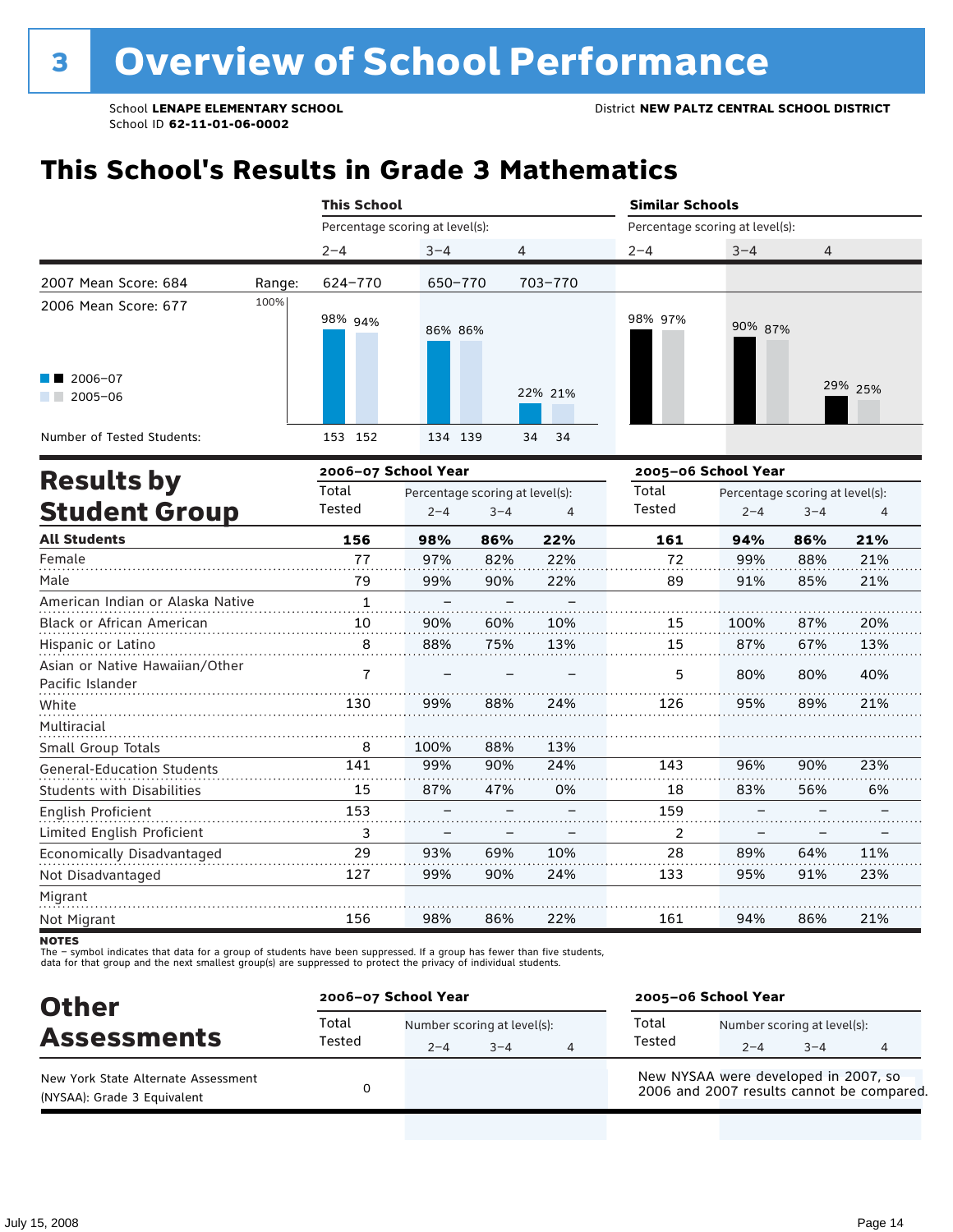# **This School's Results in Grade 4 English Language Arts**

|                                                                                                                                                                                                                                                                           |        | <b>This School</b>              |            |                | <b>Similar Schools</b>          |         |       |  |  |
|---------------------------------------------------------------------------------------------------------------------------------------------------------------------------------------------------------------------------------------------------------------------------|--------|---------------------------------|------------|----------------|---------------------------------|---------|-------|--|--|
|                                                                                                                                                                                                                                                                           |        | Percentage scoring at level(s): |            |                | Percentage scoring at level(s): |         |       |  |  |
|                                                                                                                                                                                                                                                                           |        | $2 - 4$                         | $3 - 4$    | $\overline{4}$ | $2 - 4$                         | $3 - 4$ | 4     |  |  |
| 2007 Mean Score: 674                                                                                                                                                                                                                                                      | Range: | 612-775                         | 650-775    | 716-775        |                                 |         |       |  |  |
| 2006 Mean Score: 671                                                                                                                                                                                                                                                      | 100%   | 96% 94%                         | 84%<br>76% |                | 95% 94%                         | 77% 75% |       |  |  |
| $\blacksquare$ 2006-07<br>2005-06<br><b>The Contract of the Contract of the Contract of the Contract of the Contract of the Contract of the Contract of the Contract of the Contract of the Contract of the Contract of the Contract of The Contract of The Contract </b> |        |                                 |            | 9% 9%          |                                 |         | 9% 9% |  |  |
| Number of Tested Students:                                                                                                                                                                                                                                                |        | 148 150                         | 129<br>122 | 14 14          |                                 |         |       |  |  |

| <b>Results by</b>                                  |        | 2006-07 School Year |                                 | 2005-06 School Year |              |         |                                 |     |
|----------------------------------------------------|--------|---------------------|---------------------------------|---------------------|--------------|---------|---------------------------------|-----|
|                                                    | Total  |                     | Percentage scoring at level(s): |                     | Total        |         | Percentage scoring at level(s): |     |
| <b>Student Group</b>                               | Tested | $2 - 4$             | $3 - 4$                         | 4                   | Tested       | $2 - 4$ | $3 - 4$                         | 4   |
| <b>All Students</b>                                | 154    | 96%                 | 84%                             | 9%                  | 160          | 94%     | 76%                             | 9%  |
| Female                                             | 67     | 99%                 | 84%                             | 6%                  | 89           | 96%     | 83%                             | 11% |
| Male                                               | 87     | 94%                 | 84%                             | 11%                 | 71           | 92%     | 68%                             | 6%  |
| American Indian or Alaska Native                   |        |                     |                                 |                     | $\mathbf{1}$ |         |                                 |     |
| Black or African American                          | 16     | 94%                 | 75%                             | 6%                  | 15           | 80%     | 53%                             | 0%  |
| Hispanic or Latino                                 | 14     | 86%                 | 64%                             | 14%                 | 10           | 80%     | 50%                             | 10% |
| Asian or Native Hawaiian/Other<br>Pacific Islander | 5      | 100%                | 100%                            | 20%                 | 6            |         |                                 |     |
| White                                              | 119    | 97%                 | 87%                             | 8%                  | 128          | 97%     | 81%                             | 9%  |
| Multiracial                                        |        |                     |                                 |                     |              |         |                                 |     |
| Small Group Totals                                 |        |                     |                                 |                     | 7            | 86%     | 71%                             | 14% |
| <b>General-Education Students</b>                  | 134    | 98%                 | 89%                             | 10%                 | 144          | 98%     | 83%                             | 10% |
| <b>Students with Disabilities</b>                  | 20     | 85%                 | 50%                             | 5%                  | 16           | 56%     | 13%                             | 0%  |
| English Proficient                                 | 153    |                     |                                 |                     | 157          |         |                                 |     |
| Limited English Proficient                         | 1      |                     |                                 |                     | 3            |         |                                 |     |
| Economically Disadvantaged                         | 25     | 84%                 | 60%                             | 8%                  | 26           | 81%     | 54%                             | 4%  |
| Not Disadvantaged                                  | 129    | 98%                 | 88%                             | 9%                  | 134          | 96%     | 81%                             | 10% |
| Migrant                                            |        |                     |                                 |                     |              |         |                                 |     |
| Not Migrant                                        | 154    | 96%                 | 84%                             | 9%                  | 160          | 94%     | 76%                             | 9%  |

**NOTES** 

The – symbol indicates that data for a group of students have been suppressed. If a group has fewer than five students,<br>data for that group and the next smallest group(s) are suppressed to protect the privacy of individual

| <b>Other</b>                                                                            | 2006-07 School Year |         |                             |     | 2005-06 School Year                  |                             |         |                                           |
|-----------------------------------------------------------------------------------------|---------------------|---------|-----------------------------|-----|--------------------------------------|-----------------------------|---------|-------------------------------------------|
|                                                                                         | Total               |         | Number scoring at level(s): |     |                                      | Number scoring at level(s): |         |                                           |
| <b>Assessments</b>                                                                      | Tested              | $2 - 4$ | $3 - 4$                     | 4   | Tested                               | $2 - 4$                     | $3 - 4$ |                                           |
| New York State Alternate Assessment<br>(NYSAA): Grade 4 Equivalent                      |                     |         |                             |     | New NYSAA were developed in 2007, so |                             |         | 2006 and 2007 results cannot be compared. |
| New York State English as a Second<br>Language Achievement Test (NYSESLAT)t:<br>Grade 4 |                     | N/A     | N/A                         | N/A | N/A                                  | N/A                         | N/A     | N/A                                       |

† These counts represent recently arrived LEP students who used the NYSESLAT to fulfill the English language arts participation requirement.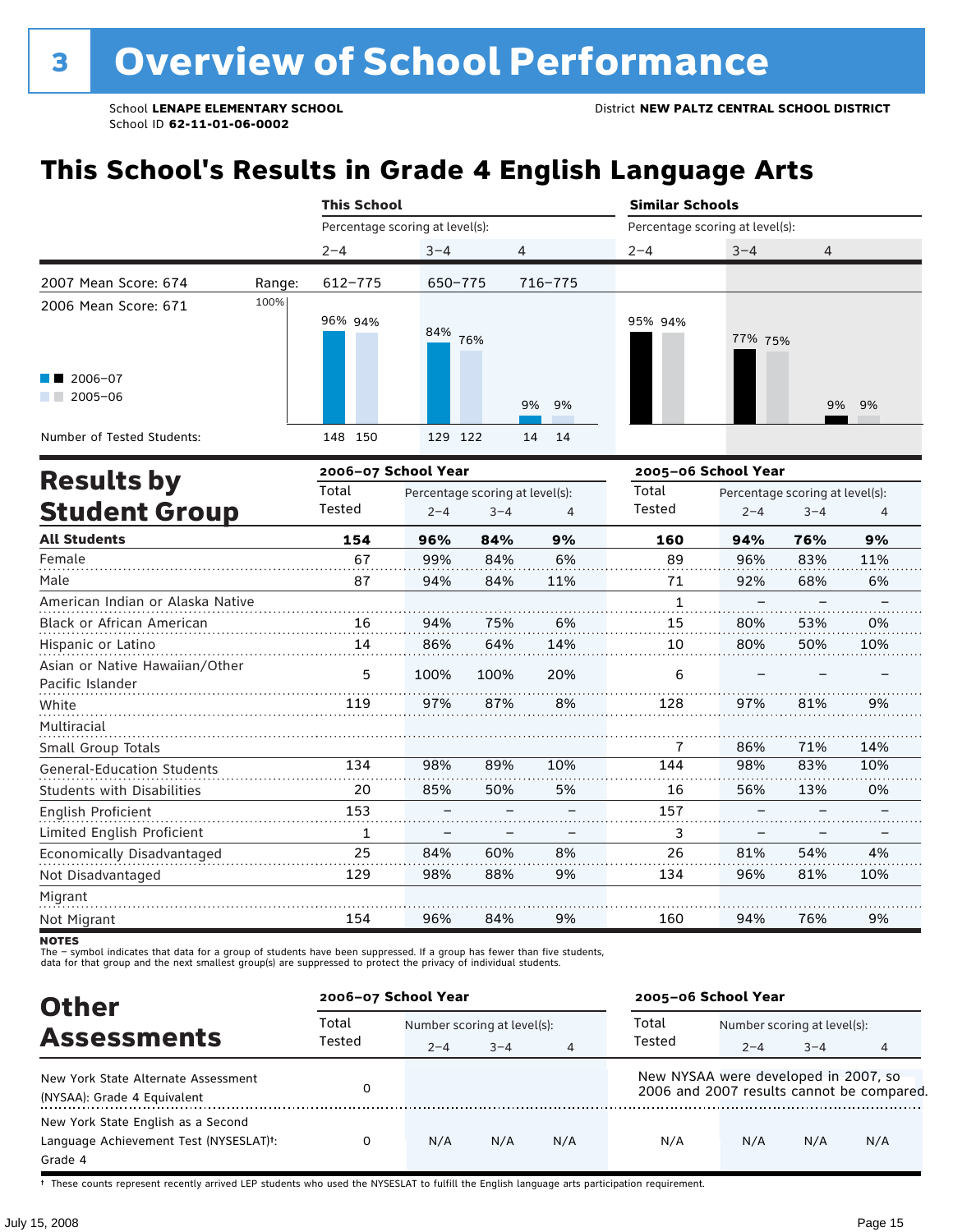# **This School's Results in Grade 4 Mathematics**

|                                  |        | <b>This School</b>              |                                 |                 |             | <b>Similar Schools</b>          |                     |                                 |         |  |
|----------------------------------|--------|---------------------------------|---------------------------------|-----------------|-------------|---------------------------------|---------------------|---------------------------------|---------|--|
|                                  |        | Percentage scoring at level(s): |                                 |                 |             | Percentage scoring at level(s): |                     |                                 |         |  |
|                                  |        | $2 - 4$                         | $3 - 4$                         | 4               |             | $2 - 4$                         | $3 - 4$             | 4                               |         |  |
| 2007 Mean Score: 686             | Range: | 622-800                         | 650-800                         |                 | 702-800     |                                 |                     |                                 |         |  |
| 2006 Mean Score: 676             | 100%   | 94% 95%                         | 87%                             | 79%             |             | 96% 96%                         | 86% 85%             |                                 |         |  |
| 2006-07<br>$2005 - 06$           |        |                                 |                                 |                 | 30% 25%     |                                 |                     |                                 | 30% 27% |  |
| Number of Tested Students:       |        | 148 151                         | 136 125                         |                 | 47<br>39    |                                 |                     |                                 |         |  |
| <b>Results by</b>                |        | 2006-07 School Year             |                                 |                 |             |                                 | 2005-06 School Year |                                 |         |  |
|                                  |        | Total                           | Percentage scoring at level(s): |                 |             | Total                           |                     | Percentage scoring at level(s): |         |  |
| <b>Student Group</b>             |        | Tested                          | $2 - 4$                         | $3 - 4$         | 4           | Tested                          | $2 - 4$             | $3 - 4$                         | 4       |  |
| <b>All Students</b>              |        | 157                             | 94%                             | 87%             | 30%         | 159                             | 95%                 | 79%                             | 25%     |  |
| Female                           |        | 68                              | 96%                             | 87%             | 22%         | 89                              | 97%                 | 81%                             | 20%     |  |
| Male                             |        | 89                              | 93%                             | 87%             | 36%         | 70                              | 93%                 | 76%                             | 30%     |  |
| American Indian or Alaska Native |        |                                 |                                 |                 |             | 1                               |                     |                                 |         |  |
| Black or African American        |        | 16                              | 81%                             | 81%             | 19%         | 15                              | 87%                 | 40%                             | 7%      |  |
| Hispanic or Latino               |        | 14                              | 79%                             | 79%             | 14%         | 10                              | 90%                 | 50%                             | 10%     |  |
| Asian or Native Hawaiian/Other   |        | E.                              | 1000 <sub>1</sub>               | 00 <sup>0</sup> | $C_{\rm O}$ | $\epsilon$                      |                     |                                 |         |  |

| Asian or Native Hawaiian/Other    | 5   | 100% | 80% | 60% | 6   |      |     |     |  |
|-----------------------------------|-----|------|-----|-----|-----|------|-----|-----|--|
| Pacific Islander                  |     |      |     |     |     |      |     |     |  |
| White                             | 122 | 98%  | 89% | 32% | 127 | 96%  | 85% | 25% |  |
| Multiracial                       |     |      |     |     |     |      |     |     |  |
| Small Group Totals                |     |      |     |     |     | 100% | 86% | 71% |  |
| <b>General-Education Students</b> | 137 | 99%  | 94% | 34% | 143 | 100% | 85% | 27% |  |
| <b>Students with Disabilities</b> | 20  | 60%  | 35% | 5%  | 16  | 50%  | 19% | 0%  |  |
| English Proficient                | 156 |      |     |     | 155 |      |     |     |  |
| Limited English Proficient        | 1   |      |     |     | 4   |      |     |     |  |
| Economically Disadvantaged        | 25  | 76%  | 68% | 12% | 26  | 88%  | 50% | 4%  |  |
| Not Disadvantaged                 | 132 | 98%  | 90% | 33% | 133 | 96%  | 84% | 29% |  |
| Migrant                           |     |      |     |     |     |      |     |     |  |
| Not Migrant                       | 157 | 94%  | 87% | 30% | 159 | 95%  | 79% | 25% |  |

**NOTES** 

The – symbol indicates that data for a group of students have been suppressed. If a group has fewer than five students,<br>data for that group and the next smallest group(s) are suppressed to protect the privacy of individual

| <b>Other</b>                                                       |                 | 2006-07 School Year                    |         |   |                                      | 2005-06 School Year                    |         |                                           |  |
|--------------------------------------------------------------------|-----------------|----------------------------------------|---------|---|--------------------------------------|----------------------------------------|---------|-------------------------------------------|--|
| <b>Assessments</b>                                                 | Total<br>Tested | Number scoring at level(s):<br>$2 - 4$ | $3 - 4$ | 4 | Total<br>Tested                      | Number scoring at level(s):<br>$2 - 4$ | $3 - 4$ |                                           |  |
| New York State Alternate Assessment<br>(NYSAA): Grade 4 Equivalent |                 |                                        |         |   | New NYSAA were developed in 2007, so |                                        |         | 2006 and 2007 results cannot be compared. |  |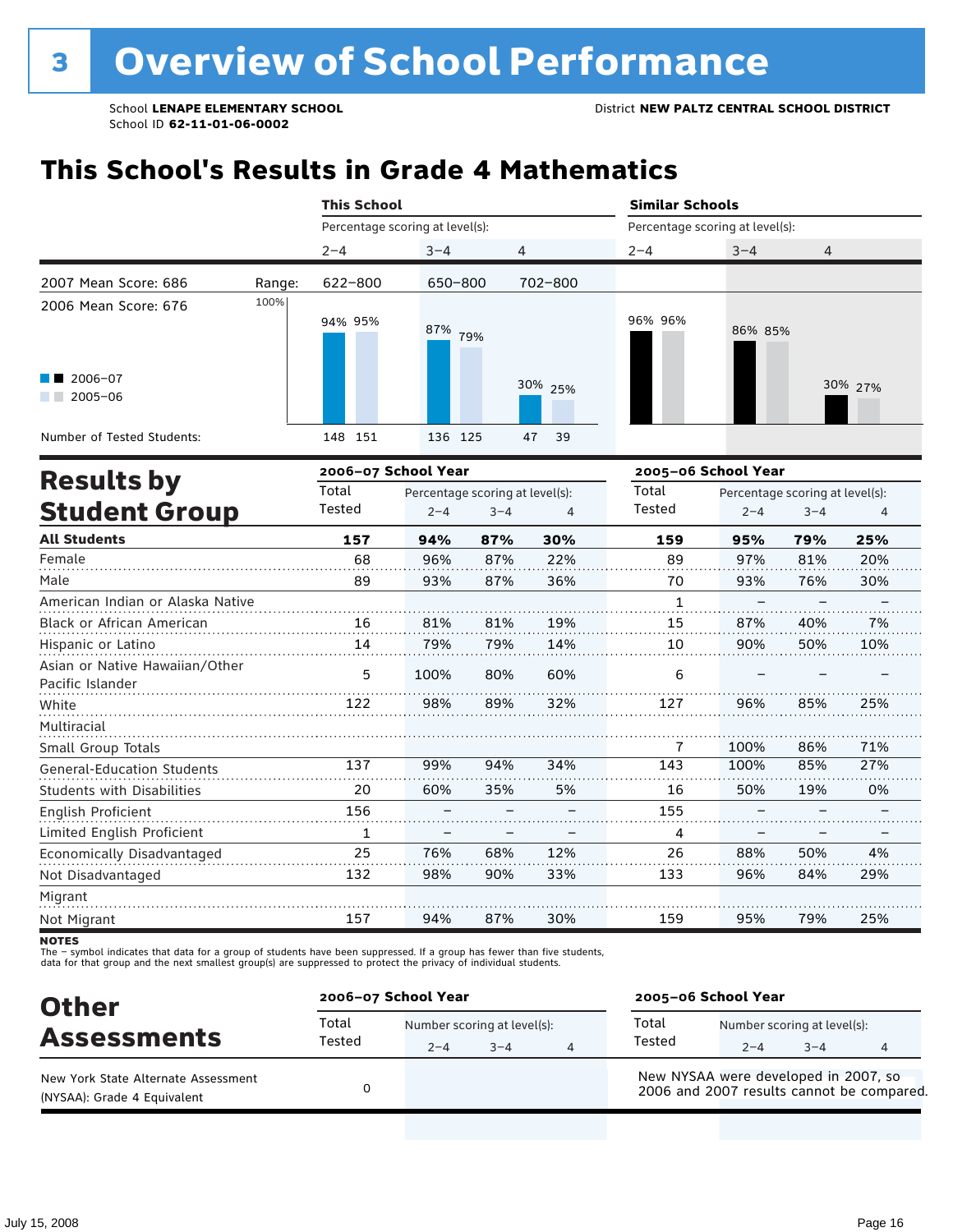## **This School's Results in Grade 4 Science**

|                                                    |        | <b>This School</b>  |                                 |                                 |            | <b>Similar Schools</b>          |         |                                 |         |  |
|----------------------------------------------------|--------|---------------------|---------------------------------|---------------------------------|------------|---------------------------------|---------|---------------------------------|---------|--|
|                                                    |        |                     | Percentage scoring at level(s): |                                 |            | Percentage scoring at level(s): |         |                                 |         |  |
|                                                    |        | $2 - 4$             | $3 - 4$                         |                                 | 4          | $2 - 4$                         | $3 - 4$ | 4                               |         |  |
| 2007 Mean Score: 86                                | Range: | $45 - 100$          | $65 - 100$                      |                                 | $85 - 100$ |                                 |         |                                 |         |  |
| 2006 Mean Score: 86                                | 100%   | 99% 100%            | 94% 94%                         |                                 | 71%<br>61% | 99% 99%                         | 95% 95% |                                 | 62% 61% |  |
| $2006 - 07$<br>$2005 - 06$                         |        |                     |                                 |                                 |            |                                 |         |                                 |         |  |
| Number of Tested Students:                         |        | 155<br>157          | 148 147                         |                                 | 112 95     |                                 |         |                                 |         |  |
| <b>Results by</b>                                  |        | 2006-07 School Year |                                 |                                 |            | 2005-06 School Year             |         |                                 |         |  |
|                                                    |        | Total               |                                 | Percentage scoring at level(s): |            | Total                           |         | Percentage scoring at level(s): |         |  |
| <b>Student Group</b>                               |        | Tested              | $2 - 4$                         | $3 - 4$                         | 4          | Tested                          | $2 - 4$ | $3 - 4$                         | 4       |  |
| <b>All Students</b>                                |        | 157                 | 99%                             | 94%                             | 71%        | 157                             | 100%    | 94%                             | 61%     |  |
| Female                                             |        | 68                  | 99%                             | 94%                             | 72%        | 87                              | 100%    | 94%                             | 59%     |  |
| Male                                               |        | 89                  | 99%                             | 94%                             | 71%        | 70                              | 100%    | 93%                             | 63%     |  |
| American Indian or Alaska Native                   |        |                     |                                 |                                 |            | 1                               |         |                                 |         |  |
| <b>Black or African American</b>                   |        | 15                  | 100%                            | 87%                             | 67%        | 15                              | 100%    | 80%                             | 20%     |  |
| Hispanic or Latino                                 |        | 14                  | 93%                             | 79%                             | 43%        | 10                              | 100%    | 70%                             | 40%     |  |
| Asian or Native Hawaiian/Other<br>Pacific Islander |        | 5                   | 100%                            | 100%                            | 100%       | 6                               |         |                                 |         |  |
| White                                              |        | 123                 | 99%                             | 97%                             | 74%        | 125                             | 100%    | 97%                             | 66%     |  |
| Multiracial                                        |        |                     |                                 |                                 |            |                                 |         |                                 |         |  |

Migrant Not Migrant

Small Group Totals

English Proficient

Not Disadvantaged

General-Education Students Students with Disabilities

Limited English Proficient Economically Disadvantaged

The – symbol indicates that data for a group of students have been suppressed. If a group has fewer than five students,<br>data for that group and the next smallest group(s) are suppressed to protect the privacy of individual

100% 89% – – 96% 99%

99% 63% – – 74% 98% 76% 37% – – 48% 75%

100% 100% 100% – – 100% 100% 100% 97% 63% – – 77% 97%

71% 65% 19% – – 23% 68%

61%

. . . . . . . .

94%

100%

157

71%

94%

99%

157

| <b>Other</b>                                                       |                 | 2006-07 School Year |                                     |   |                                      | 2005-06 School Year |                                        |                                           |  |  |
|--------------------------------------------------------------------|-----------------|---------------------|-------------------------------------|---|--------------------------------------|---------------------|----------------------------------------|-------------------------------------------|--|--|
| <b>Assessments</b>                                                 | Total<br>Tested | $2 - 4$             | Number scoring at level(s):<br>$-4$ | 4 | Total<br>Tested                      | $2 - 4$             | Number scoring at level(s):<br>$3 - 4$ |                                           |  |  |
| New York State Alternate Assessment<br>(NYSAA): Grade 4 Equivalent |                 |                     |                                     |   | New NYSAA were developed in 2007, so |                     |                                        | 2006 and 2007 results cannot be compared. |  |  |

**NOTES**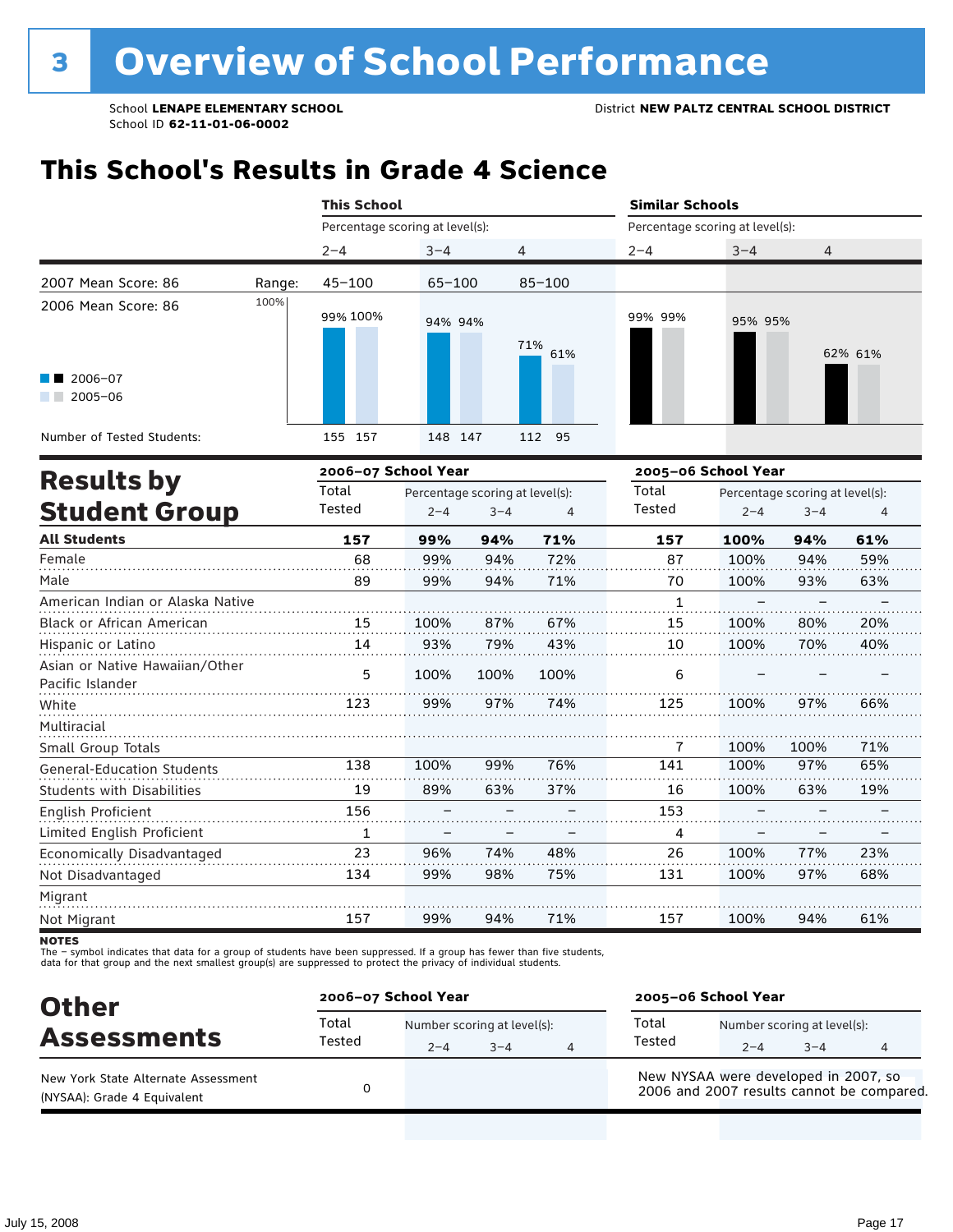# **This School's Results in Grade 5 English Language Arts**

|                                   |        | <b>This School</b>                        |         |                | <b>Similar Schools</b>          |         |        |
|-----------------------------------|--------|-------------------------------------------|---------|----------------|---------------------------------|---------|--------|
|                                   |        | Percentage scoring at level(s):           |         |                | Percentage scoring at level(s): |         |        |
|                                   |        | $2 - 4$                                   | $3 - 4$ | $\overline{4}$ | $2 - 4$                         | $3 - 4$ | 4      |
| 2007 Mean Score: 677              | Range: | 608-795                                   | 650-795 | 711-795        |                                 |         |        |
| 2006 Mean Score: 674              | 100%   | 99% 96%                                   | 83% 77% |                | 98% 96%                         | 78% 75% |        |
| $\blacksquare$ 2006-07<br>2005-06 |        |                                           |         | 19%<br>10%     |                                 |         | 8% 13% |
| Number of Tested Students:        |        | 166 142                                   | 140 114 | 16<br>- 28     |                                 |         |        |
|                                   |        | $\sim$ $\sim$ $\sim$ $\sim$ $\sim$ $\sim$ |         |                |                                 | ------  |        |

|                                                    |                | 2006-07 School Year |                                 | 2005-06 School Year |        |                                 |         |     |
|----------------------------------------------------|----------------|---------------------|---------------------------------|---------------------|--------|---------------------------------|---------|-----|
| <b>Results by</b>                                  | Total          |                     | Percentage scoring at level(s): |                     | Total  | Percentage scoring at level(s): |         |     |
| <b>Student Group</b>                               | Tested         | $2 - 4$             | $3 - 4$                         | 4                   | Tested | $2 - 4$                         | $3 - 4$ | 4   |
| <b>All Students</b>                                | 168            | 99%                 | 83%                             | 10%                 | 148    | 96%                             | 77%     | 19% |
| Female                                             | 97             | 99%                 | 84%                             | 13%                 | 71     | 100%                            | 85%     | 21% |
| Male                                               | 71             | 99%                 | 83%                             | 4%                  | 77     | 92%                             | 70%     | 17% |
| American Indian or Alaska Native                   | $\mathbf{1}$   |                     |                                 |                     |        |                                 |         |     |
| <b>Black or African American</b>                   | 17             | 100%                | 53%                             | 0%                  | 10     | 100%                            | 70%     | 0%  |
| Hispanic or Latino                                 | 12             | 92%                 | 67%                             | 0%                  | 10     | 90%                             | 70%     | 10% |
| Asian or Native Hawaiian/Other<br>Pacific Islander | 5              |                     |                                 |                     | 7      | 86%                             | 43%     | 29% |
| White                                              | 133            | 99%                 | 88%                             | 12%                 | 121    | 97%                             | 80%     | 21% |
| Multiracial                                        |                |                     |                                 |                     |        |                                 |         |     |
| Small Group Totals                                 | 6              | 100%                | 100%                            | 0%                  |        |                                 |         |     |
| <b>General-Education Students</b>                  | 150            | 100%                | 89%                             | 11%                 | 130    | 99%                             | 87%     | 22% |
| <b>Students with Disabilities</b>                  | 18             | 89%                 | 39%                             | 0%                  | 18     | 72%                             | 6%      | 0%  |
| English Proficient                                 | 166            |                     |                                 |                     | 147    |                                 |         |     |
| Limited English Proficient                         | $\overline{2}$ |                     |                                 |                     | 1      |                                 |         |     |
| Economically Disadvantaged                         | 29             | 100%                | 59%                             | 0%                  | 25     | 88%                             | 52%     | 4%  |
| Not Disadvantaged                                  | 139            | 99%                 | 88%                             | 12%                 | 123    | 98%                             | 82%     | 22% |
| Migrant                                            |                |                     |                                 |                     |        |                                 |         |     |
| Not Migrant                                        | 168            | 99%                 | 83%                             | 10%                 | 148    | 96%                             | 77%     | 19% |

**NOTES** 

The – symbol indicates that data for a group of students have been suppressed. If a group has fewer than five students,<br>data for that group and the next smallest group(s) are suppressed to protect the privacy of individual

| <b>Other</b>                                                                                         | 2006-07 School Year |         |                             |                | 2005-06 School Year                  |                             |         |                                           |
|------------------------------------------------------------------------------------------------------|---------------------|---------|-----------------------------|----------------|--------------------------------------|-----------------------------|---------|-------------------------------------------|
|                                                                                                      | Total               |         | Number scoring at level(s): |                |                                      | Number scoring at level(s): |         |                                           |
| <b>Assessments</b>                                                                                   | Tested              | $2 - 4$ | $3 - 4$                     | $\overline{4}$ | Tested                               | $2 - 4$                     | $3 - 4$ | 4                                         |
| New York State Alternate Assessment<br>(NYSAA): Grade 5 Equivalent                                   |                     |         |                             |                | New NYSAA were developed in 2007, so |                             |         | 2006 and 2007 results cannot be compared. |
| New York State English as a Second<br>Language Achievement Test (NYSESLAT) <sup>t</sup> :<br>Grade 5 | 0                   | N/A     | N/A                         | N/A            | N/A                                  | N/A                         | N/A     | N/A                                       |

† These counts represent recently arrived LEP students who used the NYSESLAT to fulfill the English language arts participation requirement.